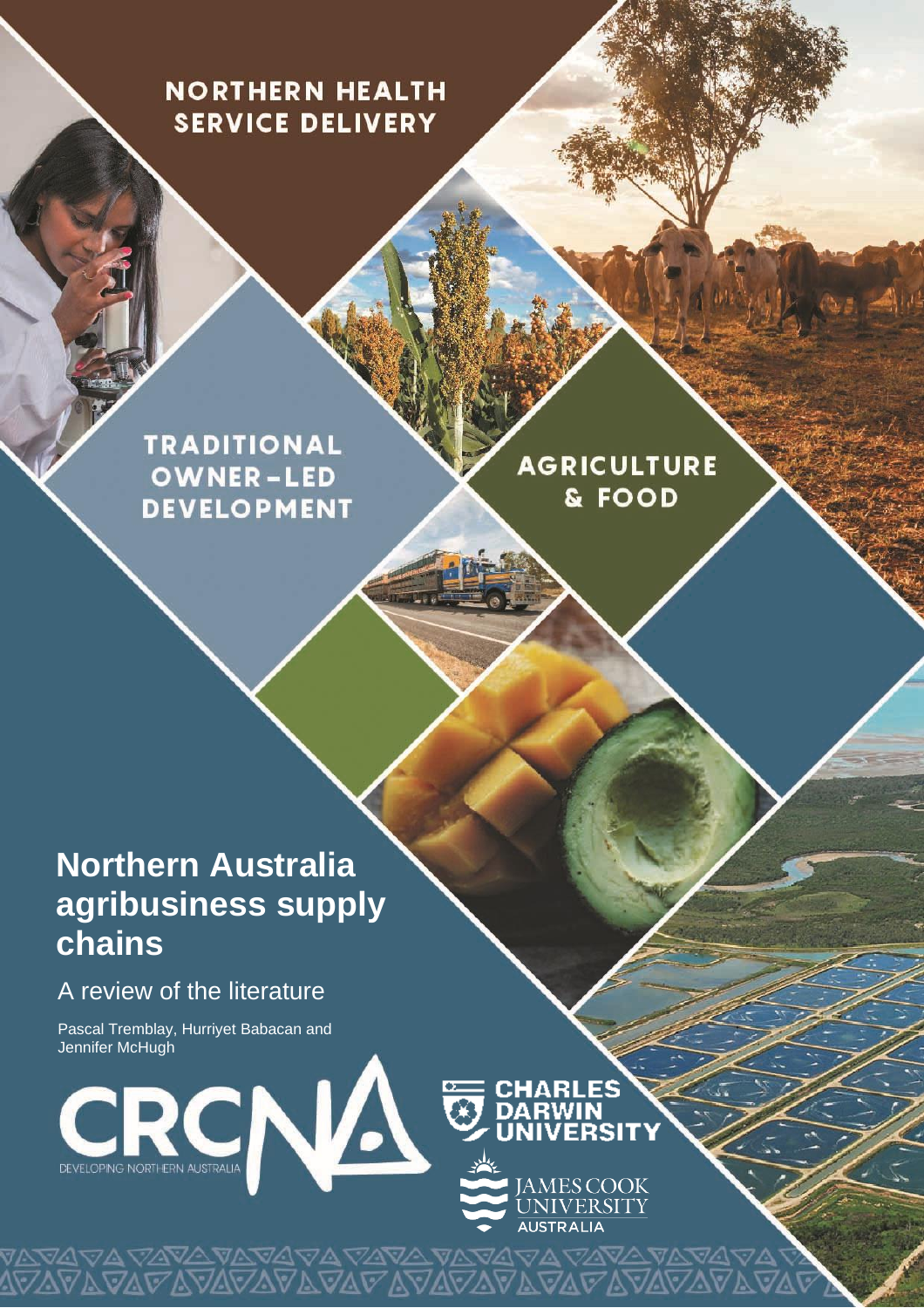

## Acknowledgments

This research is funded by the CRC for Developing Northern Australia (CRCNA) is supported by the Cooperative Research Centres Program, an Australian Government initiative. The CRCNA also acknowledges the support of its investment partners: the Western Australian, Northern Territory and Queensland Governments.

## Disclaimer

Any opinions expressed in this document are those of the authors. They do not purport to reflect the opinions or views of the CRCNA or its partners, agents or employees.

The CRCNA gives no warranty or assurance and makes no representation as to the accuracy or reliability of any information or advice contained in this document, or that it is suitable for any intended use. The CRCNA, its partners, agents and employees, disclaim any and all liability for any errors or omissions or in respect of anything or the consequences of anything done or omitted to be done in reliance upon the whole or any part of this document.

1

*© 2020. This work is licensed under a [CC BY 4.0 license.](https://creativecommons.org/licenses/by/4.0/)*

ISBN [978-1-922437-11-2](https://aus01.safelinks.protection.outlook.com/?url=https%3A%2F%2Fwww.myidentifiers.com.au%2Ftitle_registration%3Fisbn%3D978-1-922437-11-2%26icon_type%3DNew&data=02%7C01%7Churriyet.babacan%40jcu.edu.au%7C03b213fd7c5e40963a4308d859dc7920%7C30a8c4e81ecd4f148099f73482a7adc0%7C0%7C0%7C637358151175188008&sdata=PSvBuh8hHg6kUFRmoNkucxxFw8bxV57bELffG%2BL%2BJkg%3D&reserved=0)









Department of<br>Primary Industries and Regional Development



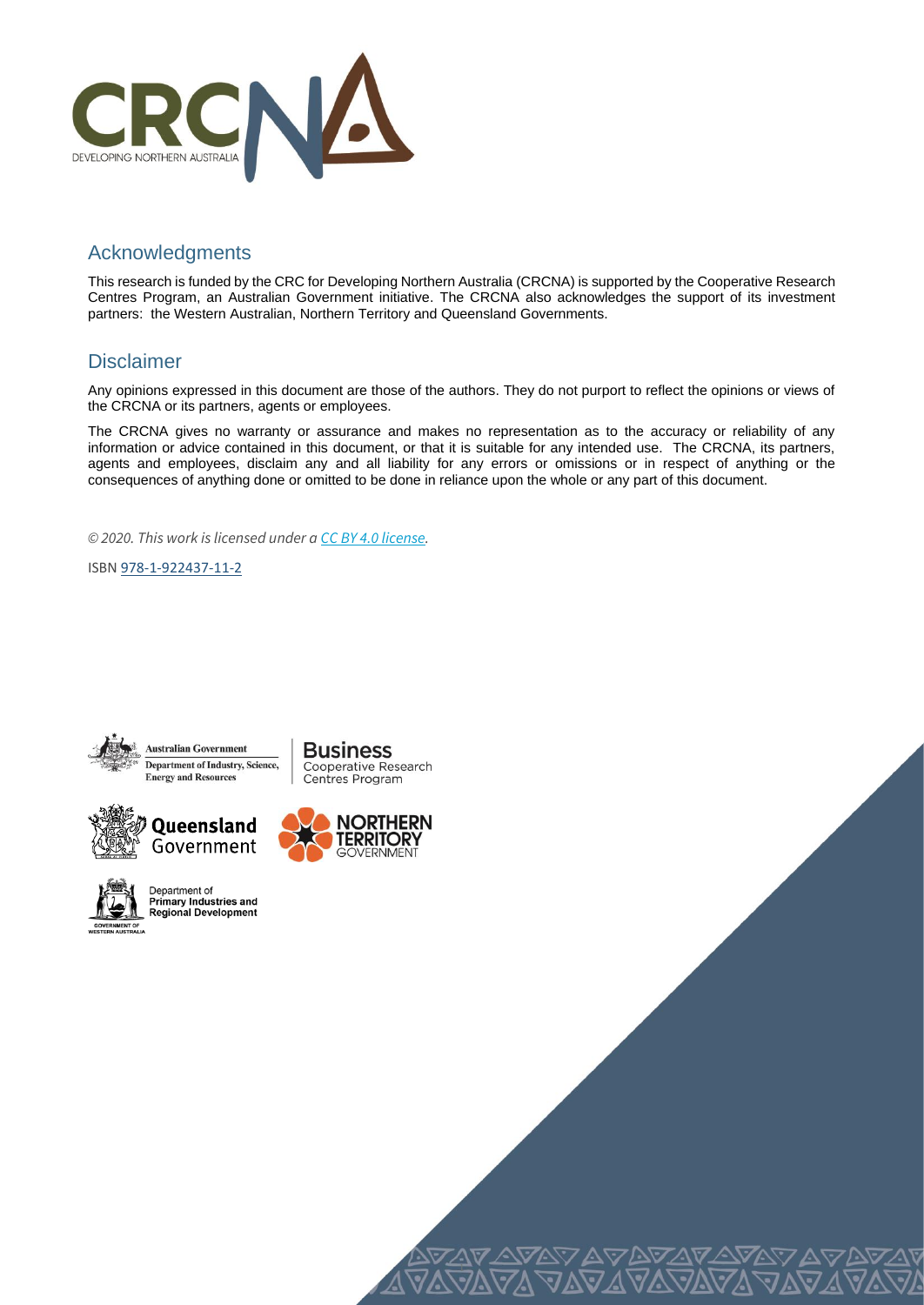## Table of contents

| Barriers to transitioning Northern Australia from live cattle to beef production, logistics and exports in the long-term 13 |  |
|-----------------------------------------------------------------------------------------------------------------------------|--|
|                                                                                                                             |  |
|                                                                                                                             |  |
|                                                                                                                             |  |
|                                                                                                                             |  |
|                                                                                                                             |  |
|                                                                                                                             |  |
|                                                                                                                             |  |
|                                                                                                                             |  |
|                                                                                                                             |  |
|                                                                                                                             |  |
|                                                                                                                             |  |
| 1)                                                                                                                          |  |
| (2)                                                                                                                         |  |
| 3)                                                                                                                          |  |
| 4)                                                                                                                          |  |
|                                                                                                                             |  |

AVAVAVAVAVAVAVAVAVAVAVAVAV CRCN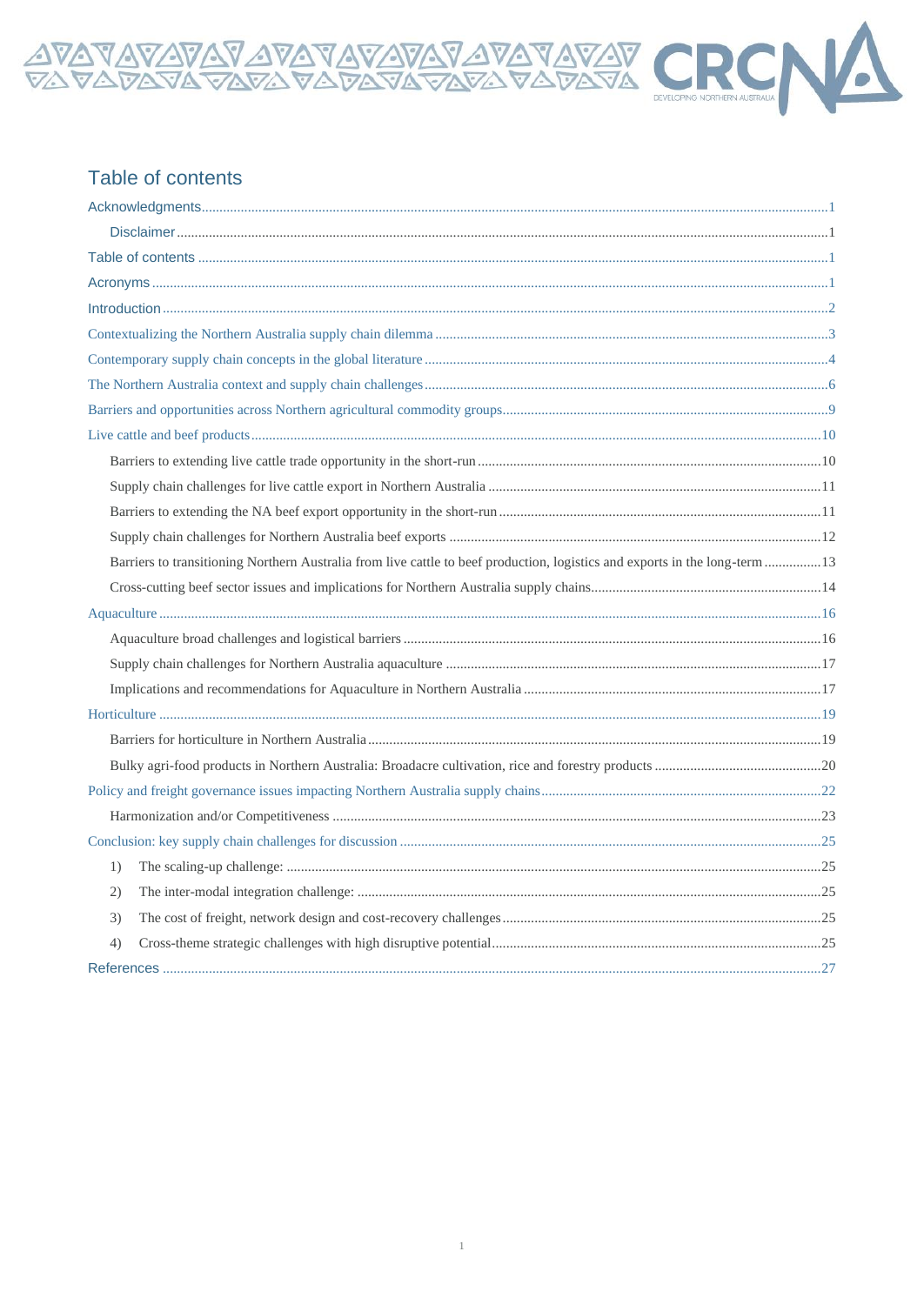

## Acronyms

| <b>ABARES</b>  | Australian Bureau of Agricultural and Resource Economics and Sciences |
|----------------|-----------------------------------------------------------------------|
| ASEAN          | Association of South East Asian Nations                               |
| <b>CRCNA</b>   | Cooperative Research Centre for Developing Northern Australia         |
| <b>CSIRO</b>   | Commonwealth Scientific and Industrial Research Organisation          |
| <b>ICT</b>     | Information communications technology                                 |
| LGA            | Local Government Area                                                 |
| <b>NAIF</b>    | Northern Australia Infrastructure Facility                            |
| <b>NRDAA</b>   | Northern Regional Development Australia Alliance                      |
| NT.            | <b>Northern Territory</b>                                             |
| ONA            | Office of Northern Australia                                          |
| QAAFI          | Queensland Alliance for Agriculture and Food Innovation               |
| QLD            | Queensland                                                            |
| R&D            | Research and Development                                              |
| RDA            | Regional Development Australia                                        |
| <b>SMART</b>   | Specific, Measureable, Attainable, Realistic, Time-related            |
| <b>TRaNSIT</b> | Transport Network Strategic Investment Tool                           |
| WA.            | Western Australia                                                     |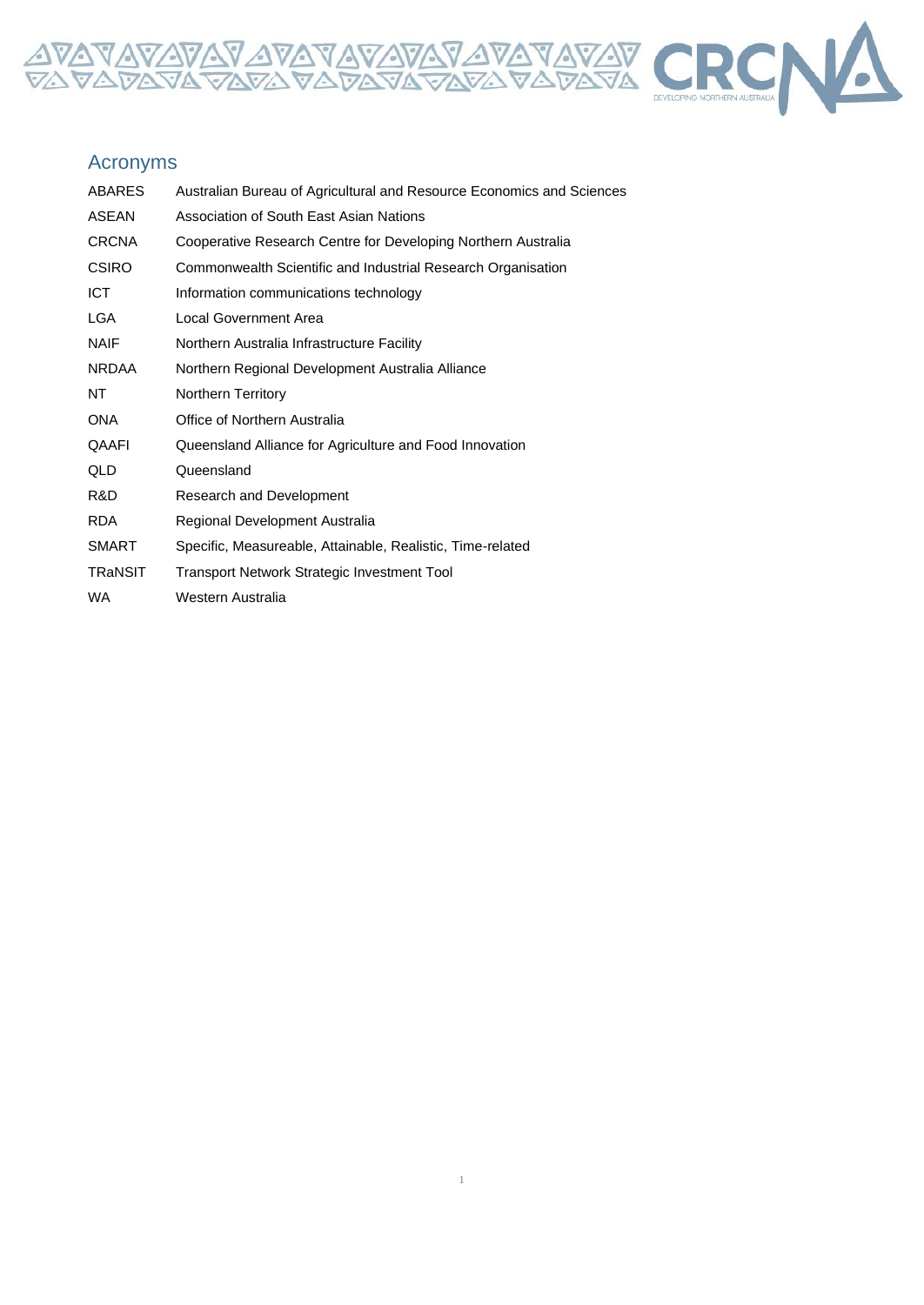

The CRCNA project Reframing Smart Supply Chains in Northern Australia recognises that supply chains are fundamental to improving the competitiveness, prosperity, productivity and sustainability of Northern Australia. To support a renewed examination and reframing of agricultural supply chains in Northern Australia, a combination of stakeholder analysis, interviews and data analysis are undertaken prior to a planned major roundtable with selected stakeholders taking place in 2020.

<u> A VAVAVAV AVAVAVAVAVAVAV</u><br>VA*VA*VAVAVAVAVAVAVAV

The current review overviews literature research and policy work undertaken within and around Northern Australia to inform the roundtable itself about latest developments relevant to supply chain thinking, and to elicit policy, budgetary and regulatory measures backing the development of alternative models of supply chain management which are more efficient, effective, smart and agile. This work will also recognise potential partnerships for collaborative planning and implementation of supply chain initiatives across the North. The literature review was conducted in 2019-2020, using academic and grey literature. Key search words used included supply chains, agile and smart supply chains, Northern Australia and economic development.

Given the wide assortment of relevant research (with rapidly evolving themes and technological insights), of emerging policy domains and of political commentary by governments, industry bodies and advocacy groups on the topic within and outside Northern Australia, key information sources and topics were selected carefully to reflect both currency, relevance and the methodology.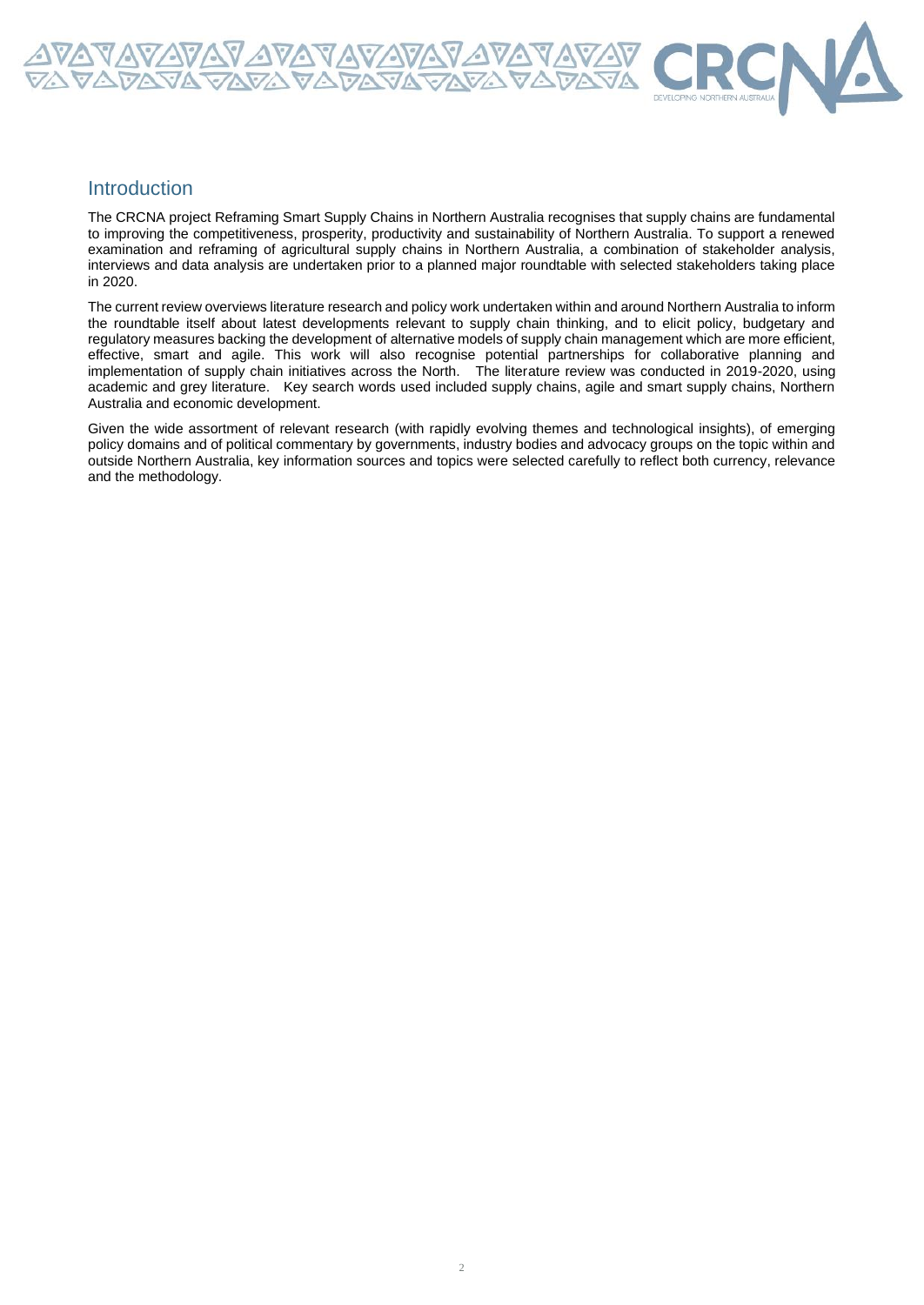

### Contextualizing the Northern Australia supply chain dilemma

Among the well-accepted challenges facing Northern Australia's economic growth, supply chain shortcomings play a prevalent role. This can be attributed to the infrastructure development lag that the Northern region has accrued as a result of Australia's economic history. It is frequently claimed that the North's deficient supply chains constitute the key source of comparative disadvantage the region faces, despite its outstanding resources, people and locational advantages. The reality is that Northern Australia boasts excessive freight costs (in particular for low volume agricultural products) served by networks where limited alternatives or options exist. It suffers from inadequate access to markets due to capacity constraints, high costs due to low volumes and network unreliability more generally. This results in a relative powerlessness to attract capital investments and skills (except during mining booms), and stickiness issues typical of peripheral regions around the world. This prevents the retention of key human capabilities and impedes efforts to build a sustainable economic base. These dilemmas are particularly potent with respect to Northern aspirations to produce and trade targeted agribusiness commodities, especially perishable food which require particular care and consistent distribution conditions and cannot tolerate unpredictable transport conditions.

Northern Australia is also currently ill-reputed for its excessively high freight costs, its low volume infrastructure that discourages cost recovery, maintenance and re-investments. The limited production scales on which its key industries operate, and the overall dependency of its producers on southbound traffic flows lead to Australia's southern capitals continuing to be the main domestic distribution centres or export gateways.

The timing is right to re-examine these key issues as acknowledged by government, key industry sector bodies and other stakeholders. These issues have been identified as key industry sector agencies as they interact with the challenges of inadequate infrastructure, barriers to expand and increase the scale of their agri-food economies, productivity limitations, trade competitiveness, and distribution and transport costs. The more recent Northern Australia agenda has reiterated those issues and contributed to the identification of broad factors inhibiting agricultural development in its diverse regions, unavoidably stumbling on the causes of and solutions to the ineffectiveness of Northern supply chains.

While the key factors that have triggered the aspiration to reframe Northern supply chains have been frequently expounded by those directly affected by inadequate transport and logistics services over time, this has never led to a concerted program for Northern action. Despite the recognised central importance of supply chains and freight networks behind Northern trade challenges, no systematic attempt to assemble evidence and undertake comprehensive consultations to examine options for reframing Northern supply chains has occurred. The roundtable meeting that this review supports will attempt to set priorities and examine a variety of investment options articulated around the rising supply chain threats and opportunities in an orderly and systematic manner. This will hopefully set a broadly endorsed agenda for action around freight improvements and investments in key capital assets and human capabilities required to reframe Northern Australia's supply chains. To do so, the review has benefited from recent CRCNA-funded research featuring sector-based expertise engaged in assessments of main Northern opportunities and barriers (for the expansion of those specific sectors) and subregional appraisals of freight network and infrastructure needs based on local business stakeholder consultations. This evidence alone suggests that supply chains dilemmas are central to overcoming the disadvantages facing Northern agricultural opportunities and deserve a methodical examination.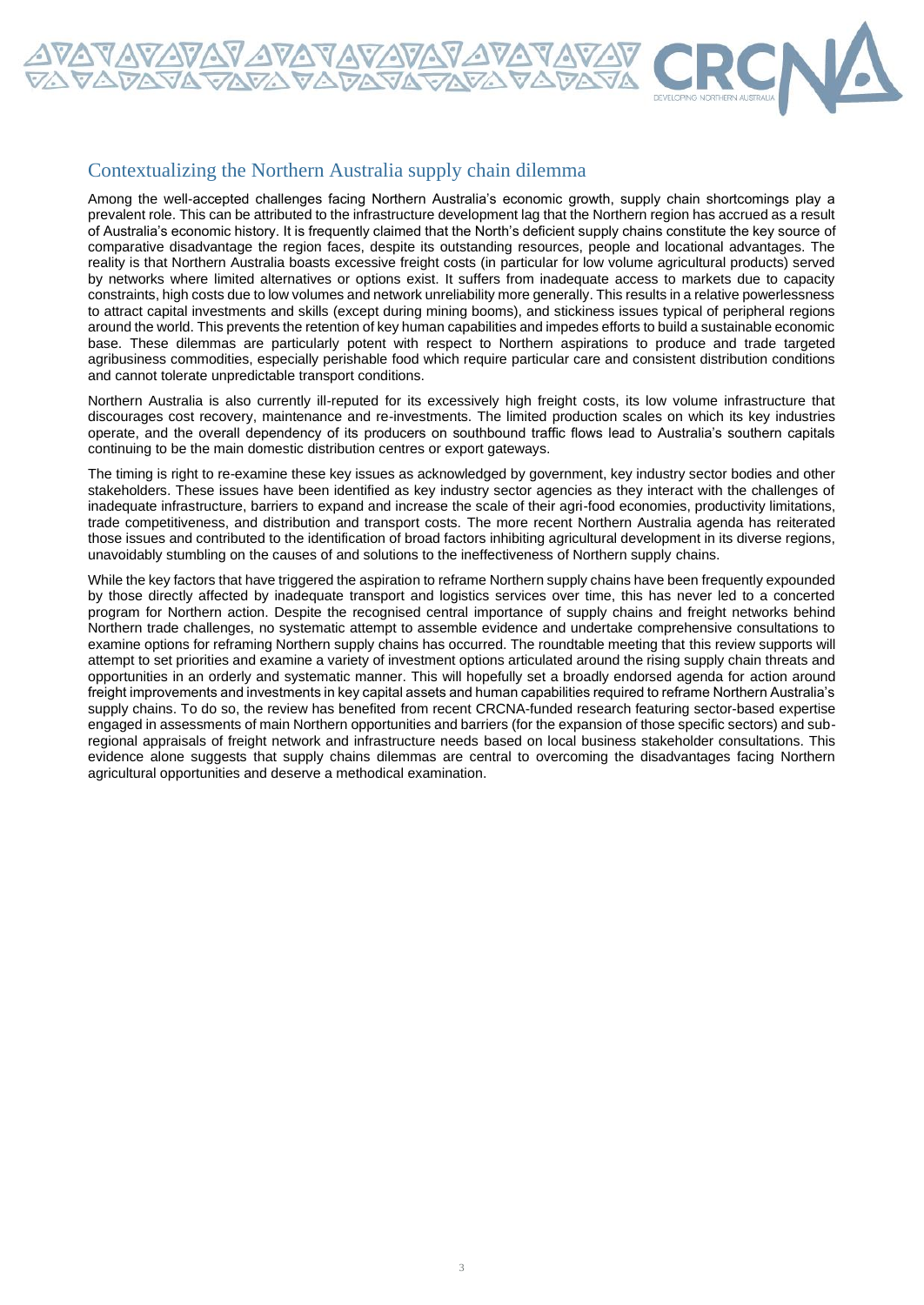

Interest in supply chains as a research field across policy and academic circles has increased considerably in the last couple of decades. There has been an explosion of descriptive studies about specific commodities or particular national challenges and strategies. Additionally, an extensive body of sanctioned practices has emerged, formulating systematic ways to examine supply chains and derive implications for competitiveness. These works, however, continue to evolve and have resulted in a variety of diverging and siloed interpretations regarding the content of supply chain analysis and have led to differing perspectives about the key dimensions behind supply chain thinking, from the role of private and public sector stakeholders involved in supply chain developments, and the appearance of novel trends regarding the key principles and essential features required for best practice.

The most state-of-the-art handbooks and key international organisations attempting to provide a comprehensive coverage of supply chain analytical methods now confess that there is no single, widely-accepted definition of supply chains, and that the scope and nature of what is meant by those terms has evolved rapidly in recent years. In this section, we revise briefly the issues and topics that have come to play a greater role in that field, as well as some of the trends affecting recent practice which are bearing on various policy domains, and that ultimately impact on Northern Australia's agribusiness sector.

Early references to supply chains originated from the fields of marketing and economics, where it emphasized the need for businesses to manage distribution channels, including in agriculture applications where attention was originally directed towards the need to 'link the farmer to the market'. Research on supply chains soon progressed to consider the evolution of relationships between vertically-connected business entities, the roles of different intermediaries, and the impacts of transaction costs on the extent and viability of greater integration between stages of production, packaging and distribution. The general framing of supply chains in the literature was significantly influenced by the contributions of Porter (1985, 1990), merging traditional logistical and distribution thinking with issues of market and production boundaries within his 'competitive advantage' framework. In this interpretation, aspects of competition and collaboration were combined, and would inform the formulation of alternative value propositions or strategies contrasted at the business or national level.

Porter's value chain approach specifically led to examining stages of production in the light of the deliberate but provisional relationships they held with neighbouring businesses, across vertical and horizontal dimensions. This redirected the analysis towards the 'value' added at each stage of production or transformation, thereby determining the benefits (or costs) of further integration between business units. It signalled a different perspective which became not only influential in business schools, policy circles and among consultants advising business decisions, but has also had considerable influence on key Aid organisations (i.e. Food and Agriculture Organisation) providing research and policy advice to less developed countries tackling food shortages. Agri-food and agribusiness supply chains have been predominant in all these theoretical developments as well as supplying a majority of empirical sectoral studies across different parts of the world.

Concurrent to this methodological progression as a research field, important global social and industry trends occurred that have led both to extensions and to disruptions in the field's thinking and its development. The majority of these new 'themes' have been absorbed or eventually integrated within supply chain analysis, as they became key strategic concerns and influential analytical components. For instance, social values fuelling concerns about the sustainability and health attributes of food production systems related to their origins (including their nutritional value and the ethical dimensions surrounding their production contexts) somehow reinforced earlier attempts by industry to control food quality along their supply chains and led to increasingly advanced methods to track and map food origins, transformation and treatment.

This has resulted in present-day interest in 'traceability' both as a response to consumer-driven social movement values, and as a marketing strategy to support sectoral product differentiation based on the provision and communication of information to the consumer. Emerging producers well-placed to initially disrupt existing chains by offering opportunities to target niche needs, were later replaced by more extensive supply chain redesign strategies, and eventually saw the appearance of specialized intermediaries focusing on foreseeing and reaching new food markets valuing that information.

A related trend which has led to calls for reframing supply chains across various sectors stems from the contemporary significance of recycling and reuse of scrapped products and the increasingly visible costs associated with managing the 'consumer-to-trash' component of products delivery and disposal. A circular supply chain notion has been developed to incorporate the reverse logistics process by which limited resources become the notional responsibility of selected businesses within those sectors, irrespective of whether they can or cannot be reused. This is in effect an attempt to address a recently articulated market failure by 'privatising' the costs of disposal among shared relevant parties, to ensure the funding of waste treatment infrastructure and activities. While generally 'circular', the mechanisms and terms by which waste management impacts should be administered remain context- and sector-specific. What is generally agreed is that specialized business opportunities are emerging, especially in countries imposing waste management targets and regulation. The concept of 'agricultural circular economies' has become influential in agribusiness policy debates in the European Community for instance. While circularity has been formerly considered less problematic in agriculture because of its perishable nature and customary reuse in some areas, this is changing significantly as rapid food production growth is anticipated. Furthermore highly disrupting biosecurity risks have emphasized the need to ensure that agricultural products and inputs remain carefully separated and managed (in production and in disposal), and that the use and discarding of increasingly scarce water resources around waste treatments be well accounted for. The issue of traceability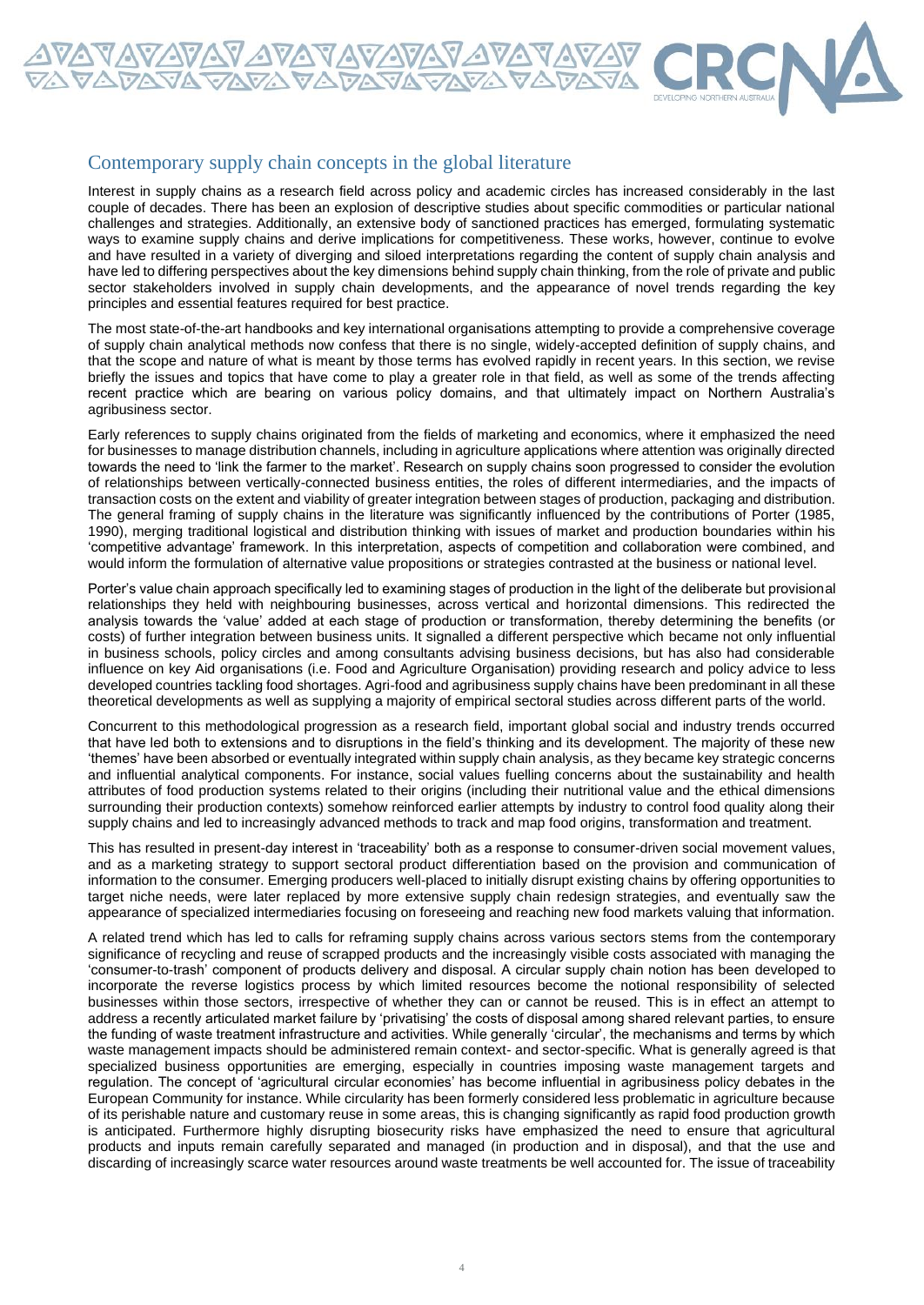associated with agribusiness supply chains is therefore relevant from a marketing angle (underpinning product differentiation based on health and political attributes) as well as with respect to biosecurity (in particular around the identification of possible contamination threats and the costs of disposing or reusing wastes and by-products, etc).

<u>VAVAVAV AVAVAVAVAVAVAV</u><br>A*v*aVAVAVAVAVAVAVAVAV

Other major influences became linked with the business models and innovation strategies developed around chains. Enhanced contemporary value chain modelling has been proposed around the following domains:

• ICT-enabled supply chain logistics which appraise how new technological developments can impact on the supply reliability, allocation of transaction costs and ultimately risk allocation between supply chain partners with the potential to cause multi-level disruptions and dislodge or bypass powerful distribution intermediaries;

• Financial monitoring and investment concerned with the flows of funds to and within a value chain to meet the financial needs of chain actors to secure sales, to buy inputs or enhance production, or to improve efficiency; including strategies to bypass formal financial institutions that have in the past extracted excessive economic rents; and

• Information and knowledge modelling reflecting the growing importance of intangible activities (away from the tangible aspects of production) and focused on the development of human capabilities (including supply chain skills) and workforce flows affecting the sustainability of supply chains underpinning regional competitiveness.

Although they are unequally developed as theoretical frameworks, these domains have become increasingly influential sub-fields of supply chain analysis and research. The wave of 'SMART' (following the well-known acronym) analysis and strategic thinking has also entered the supply chain vocabulary and nowadays refers to an amalgamation of the fields listed above. As supply chains have increasingly become used as strategic tools to reposition regions, the influence of 'supply chain thinking' has widened substantially. It nowadays plays a role in public sector investment decisions and drive regional economic policies across multiple domains such as transport infrastructure, telecommunication networks, land governance, population attraction and government services delivery, etc.), and this could be interpreted as significant level of scope creep. Currently, policies and documents considering rural development, examining ways to enhance regional employment, or preparing communities for anticipated industrial decline or disruptions routinely frame their discussions around supply chain reasoning.

Stank et al.(2015) envisage 10 global marketing and business megatrends set to revolutionize supply chain logistics that have been tested for their predictive value and general relevance to industry with stakeholders from both research and industry backgrounds. The bulk of these trends anticipate well some of the tensions currently observed in North Australia and validate the necessity of rethinking Northern Australia's challenges while reframing what 'smart supply chains' in that context entail. A key cross-cutting dimension and megatrend featured in their work is the shift from 'function focus to process focus to systemic focus', which depicts how the field of supply chain analysis has seen its concerns broaden since its initial representations of stages efficiently linking producers and markets. It has initially evolved towards comprehending the determinants of production inter-operability and network efficiency, and more recently encompassed the examination of supply chains as systems, complemented by the cross-cutting dimensions discussed above (finance, ICT, risk analysis, knowledge flow strategies, etc.).

These academic and somewhat abstract developments provide a useful basis to reflect on the current project's concerns with the nature of North Australia as a spatial system with distinct attributes, as well as the agribusiness sector as a technical-logistical system that ought to be considered beyond the commodity or product level, despite the political-sectoral conflicts this necessarily creates. This emphasis on systemic analysis should cut across each of the recent supply chain conceptualisations that have come to dominate the research and policy landscapes. It provides an avenue for rethinking how information and systematic analysis of Northern infrastructure assets and transportation priorities can be invested in and utilised for future-proofing purposes. It also seems imperative that our understanding of the nature of regional and sectoral systems be reframed to incorporate new types of connections between new and identified stakeholders. Uncovering new collaboration possibilities around and within chain actors will assist Northern Australia in reaching greater functional agility and support its aspiration to attain a level of strategic maturity commensurate to its envisioned potential.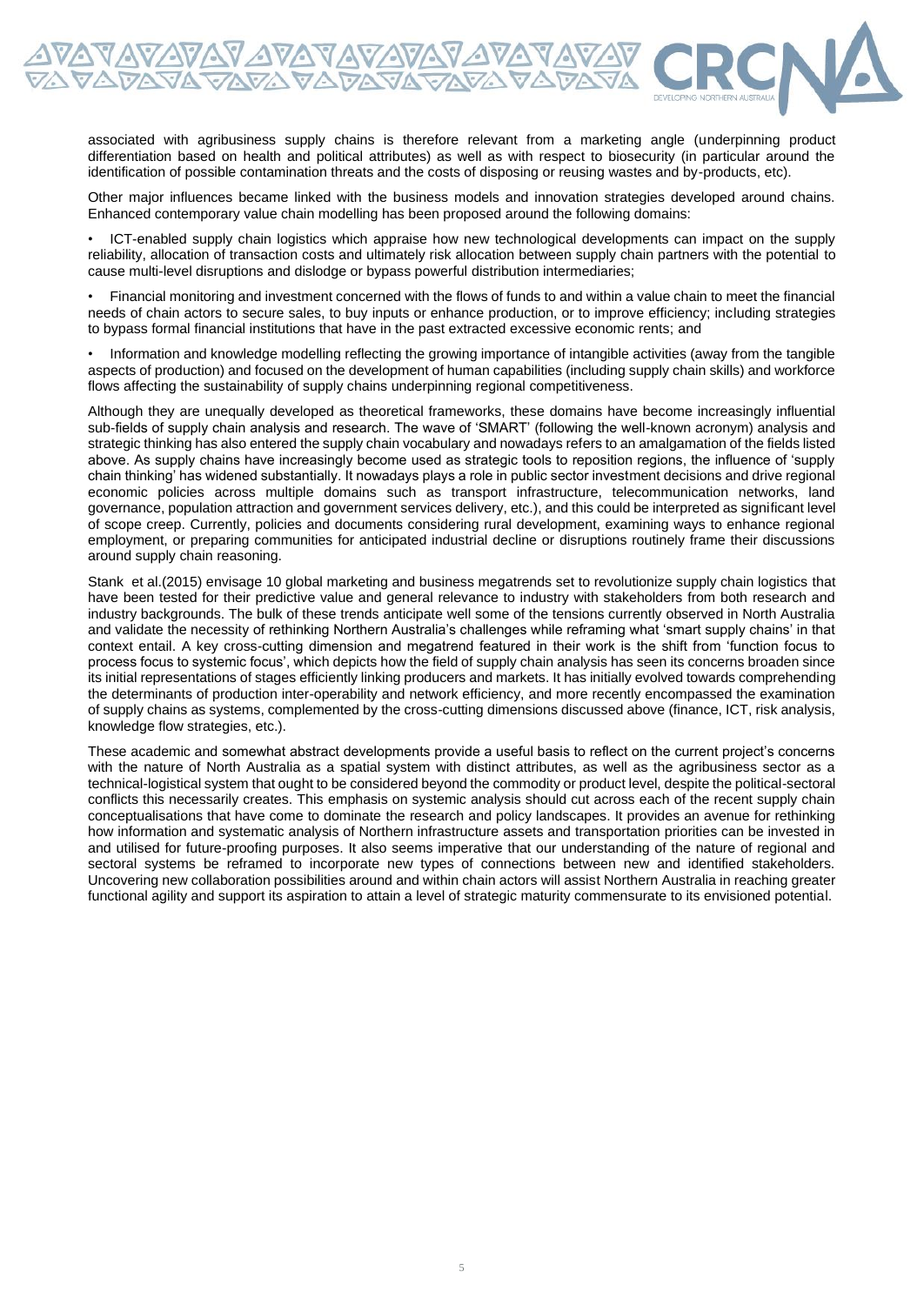

## The Northern Australia context and supply chain challenges

Recognising the 'systemic' perspective emphasized by recent conceptualisations of supply chains, it is useful to consider some scope limitations of the current review related to the sources of information selected, as well as their broader backgrounds. The three key framing dimensions for the review scope were:

- a) Supply chain concepts and models;
- b) Agri-food or agribusiness sector considerations; and
- c) North Australia context.

Each of those includes potentially a vast literature spanning academic publications and grey literatures published by agencies and consultants, as well as policy position papers. For instance, much has been written about issues and challenges associated with North Australia economic development that is pertinent, or about the Australian agri-business sector and its competitive position. Usually those literatures originating from the 3 distinct perspectives can treat similar topics in relatively disconnected ways, and the bulk of their wisdom applies to other contexts or domains. As this review attempts to focus on issues reflected by those joint domains, it is tempting to narrow the analytical frame of selection to pragmatically concentrate on the literature that fulfils all criteria, as represented in figure 1 below.



Figure 1: Scope of the review

Yet, much of the analytical work which has framed present-day efforts to develop the North originated from broader research and policy agendas is located outside the narrow core. They reflect the historical deliberations and standpoints of a variety of organisations which have encountered challenges or identified noteworthy differences associated with Northern Australia but did not necessarily approach it as a discrete policy agenda (i.e. organisations developing national strategies regarding Infrastructure, roads, ports development, freight, trucking, beef industry, agribusiness, horticulture, siloed interest groups etc.). But this has changed noticeably in the last decade with the Northern Australian agenda having increasingly been framed as distinct from mainstream supply chain and policy literatures.

Naturally, recent research funded by the CRCNA deliberately extends that recognition and some recent outputs from those efforts are used as raw evidence and analytical background for the next section. The fact that Northern Australia faces distinct social, economic, environmental and cultural challenges and barriers has been increasingly well documented in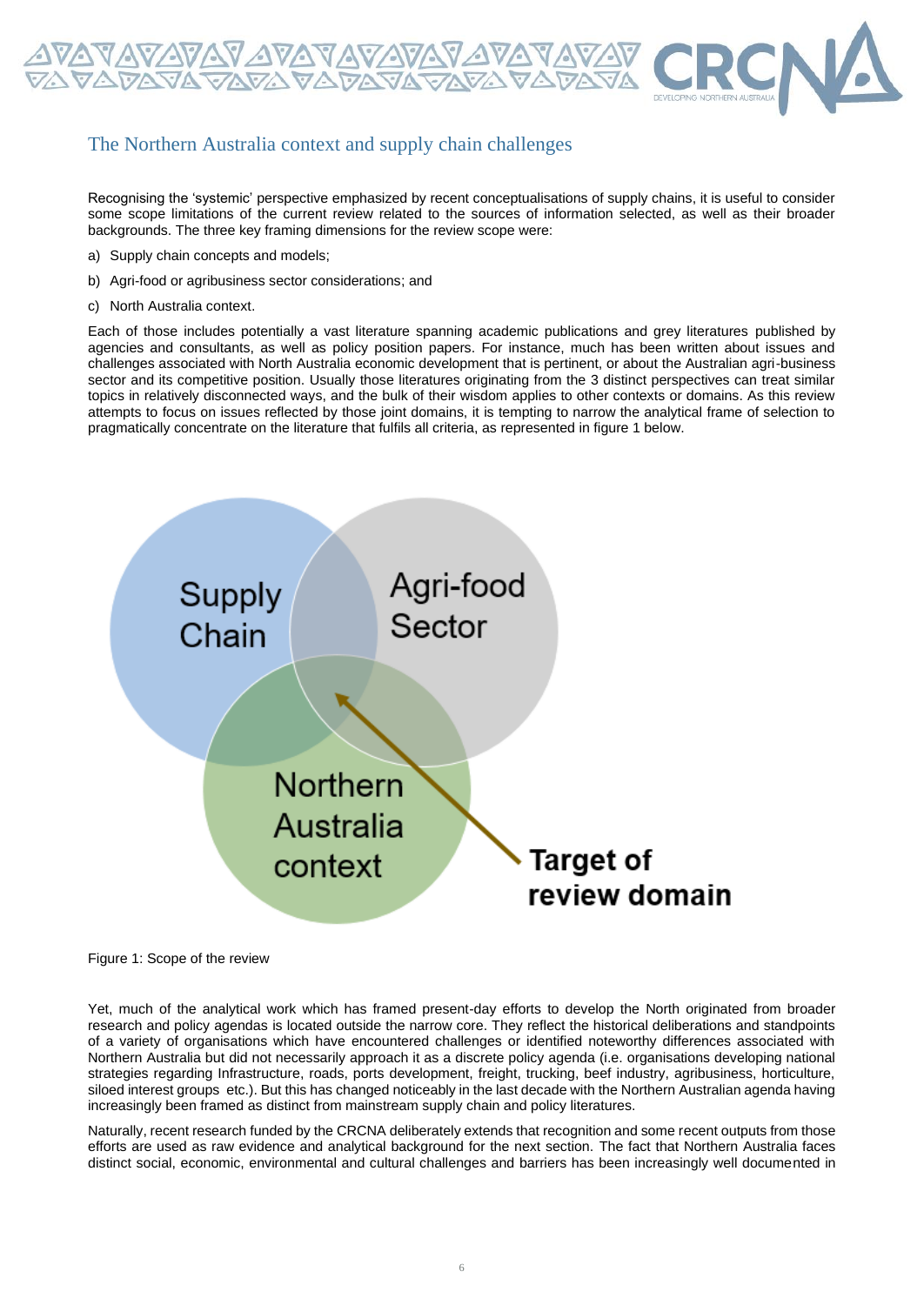recent policy documents. Freight and supply chain considerations have emerged as a major issue in a range of research publications (Chilcott et al., 2020: KPMG, 2020). Central to the White Paper on Developing Northern Australia (Australian Government, 2015) was the identification of fundamental gaps in industry-supporting infrastructure and major challenges in attracting investments in remote regions. That report notes in particular that much Northern Australia infrastructure has historically been provided by the private sector under user pays principles and complemented by governments supply where charging users is difficult. This has inhibited shared use (across industries and user types), as well as reduced incentives to invest in public assets because networking (or co-investing) was made difficult by lack of system cohesion, cross-sector and cross-jurisdictional Northern collaboration.

Inconsistencies in funding principles, priority settings, types of uses and users, and connectivity have resulted in barriers debated at length in policy documents describing Northern transportation challenges and road infrastructure gaps. Recent initiatives to fill those gaps in ways more consistent with industry needs include the Northern Australia Beef Roads Program backed by CSIRO modelling and scenarios using state, territory and local governments data combined with their Transport Network Strategic Investment Tool (TraNSIT) to assist in the prioritisation of projects (Higgins et al., 2015, 2017).

A key often observed challenge associated with agricultural supply chains using road transportation is the first and last mile dilemma which occurs when linking and accessing key freight and processing facilities. Significant proportions of Northern Australia's agricultural market are not serviced by any other freight option than roads. These limited road options are most often of inadequate quality and reliability, and a main source of uncertainty for the delivery of many key commodities commonly resulting in excessive freight costs, as well as related impacts in the form of road deterioration, and time delays getting products to market.

Digital connectivity is an issue for Australian agriculture in general as reported by Advancing Digital Agriculture in Australia (Nolet,2018). Australia is judged to lag behind other countries (such as the US) with respect to the level of advancement in adopting IT applications and its limited automation maturity across all stages of production. The situation for Northern Australia appears particularly patchy because some technological applications have become promising for their capacity to deal with remoteness challenges, but their applicability remains limited due to poor connectivity. Yearly reporting of the Australian Digital Inclusion Index has confirmed that geography plays a strong role in digital inclusion, and that 'remoteness' presents significant negative challenges relevant to both Indigenous (one of the highly excluded cohorts) and to non-Indigenous Australians, in general owing to lesser access and affordability.

Infrastructure Australia is attempting to prioritise identified 'black spots' pertaining to both roads and mobile communications access through targeted programs. These refer sometimes to locations featuring high levels of uncertainty (statically associated with crashes for instance) and to telecommunication disruptions preventing businesses from being able to track freight movements which affect their ability to put in place measures to both increase safety and reliability of freight movements.

Despite incremental improvements in addressing infrastructure issues such as those noted above, a major difficulty lies with the current freight traffic flows dominated by ongoing transport movements linking producers (across the three Northern jurisdictions(QLD, NT and WA)) predominantly to southern markets and southern ports, which drive contemporary infrastructure investment (discussed in the next section). This is partially due to the deficiency in terrestrial freight and transport infrastructure across large parts of Northern Australia (noting that remote aerodromes and barge networks also play a role in freight and transport networks), but also importantly caused by the overwhelming obstacle that reversing such perverse logic presents. It is possible to speculate that a variety of policy influences, cross-jurisdictional inconsistencies or rivalries, and perceived benefits that individual states associate with channelling trade through their own southern hubs play an ongoing role.

An exception perhaps lies in the recognition that Northern Australia displays radically different industry features and challenges with respect to beef cattle production. Beef and cattle industry studies typically divide Northern from southern systems acknowledging the different markets, animal stocks, technologies, distribution logics, resources issues (land, water and soils) and politics between North and South (ACIL Allen, Northern Beef Infrastructure Audit, 2016). Yet, the next section will show that there are critical challenges ahead in this key sector of the Northern agribusiness economy.

Notwithstanding slow progress, the long-recognised distinctiveness of Northern Australia is increasingly incorporated in the decision frameworks of those in charge of funding and allocating key infrastructure (Infrastructure Australia, 2019). The stylized challenges below have been recognised to 'have acted as a handbrake on development and investment across many parts of Northern Australia', and call for new ways of framing priorities and supporting investment efforts:

• Exposure to more extreme weather and climate impacts, including high temperatures, high seasonal and variable rainfall in tropical regions, and events such as cyclones and floods;

• Higher costs of living and doing business, driven by remoteness, lack of scale and lack of historical investment in transport and essential services;

• Higher levels of risk and barriers to investment in some regions, particularly for those trying to establish or extend supply chains to new areas;

• A historical lack of coordination in planning and investment across jurisdictional boundaries, resulting in disconnected transport and energy networks and inefficient supply chains;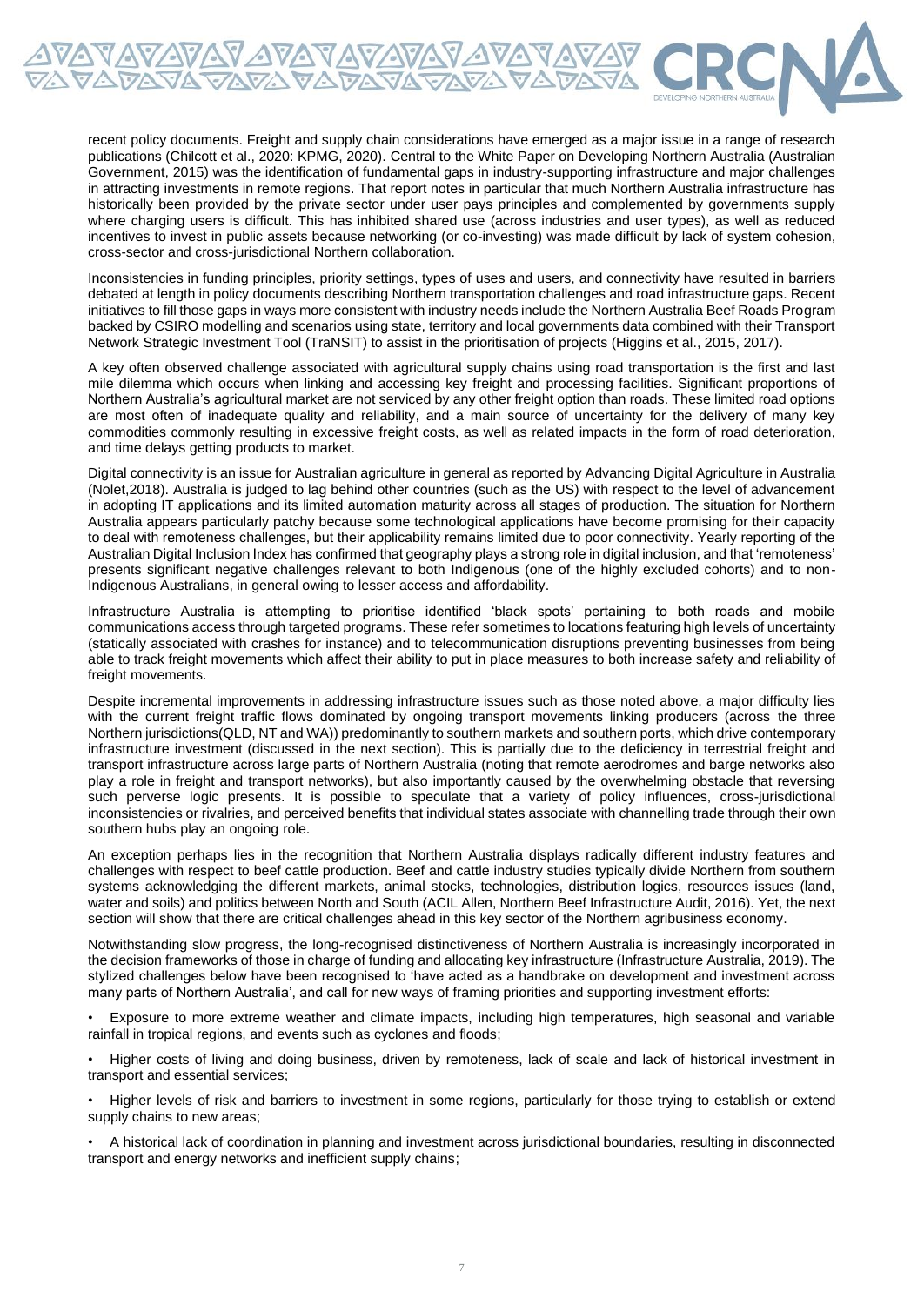

• Higher rates of mobility, as workforces follow projects rather than settle in communities; and

• Large variation in the quality of life and diversity of needs from infrastructure, particularly in remote parts of the country and among Aboriginal and Torres Strait Islander peoples.

In that spirit, Infrastructure Australia (2019) has reaffirmed the need for a distinctive approach to development, and made a call for more detailed and evidence-based studies embedded in Northern-local values and scenario-testing. The current project constitutes a step in that direction.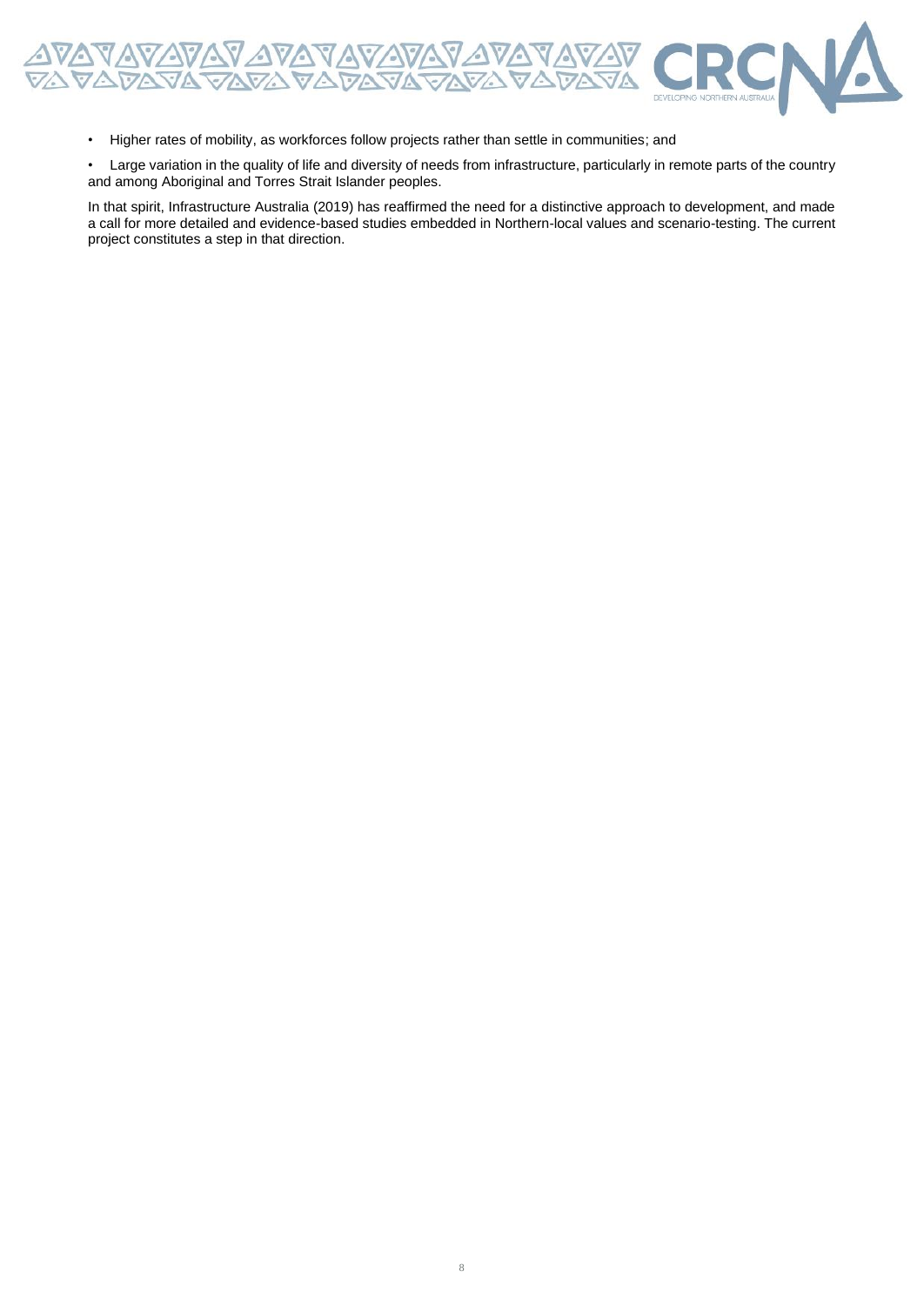

## Barriers and opportunities across Northern agricultural commodity groups

Any approach aimed at identifying strategies that a region could pursue to reframe its institutions and achieve economic objectives needs to detect 'opportunities' (often through market analysis):

- Its resources and assets (such as infrastructure and industry or workforce capabilities);
- Surrounding competitive forces; and
- Its macro-economic environment (Porter 1985, 1990).

Subsequently identifying barriers affecting the region's capacity to exploit these opportunities becomes the basis to the formulation of a pathway to achieving desired developmental objectives. This is the approach adopted by the majority of sectoral and regional reports supported by the CRCNA that serve as raw materials for this section. Two general observations must be made:

1. The reports reviewed in this section contain both barriers and opportunities, and note the differences and similarities across regions and commodities. The ways to address barriers and challenges may present important commonalities across sectors and geographic locations. While the review just below proceeds by aggregating those 'barriers', they are clearly contingent on distinct visions of the future (across commodities), and subjective assessments by stakeholders and experts of the value and feasibility of any coveted opportunity. In some cases, significant future dilemmas and developmental pathways confront Northern Australia, and the review of barriers that must be addressed only makes sense in the context of those presented pathways;

2. Across all sectoral reports, supply chain aspects feature strongly, but the boundaries and representations of supply chains can differ. The emphasis in this section is on the following key elements:

- Freight networks and logistical connections between production stages;
- Infrastructure needs (transport, under-developed handling and processing facilities, etc.);
- Supply chains challenges linked to disruptions and limited connectivity;
- Transportation and multi-modal connections for inputs and outputs within regions; and
- Connections with chain aspects in importing markets or countries.

To reiterate, the identification of opportunities and barriers below stems from very recent CRCNA reports focused exclusively on Northern Australia agribusiness sector. Each sectoral report was produced by agribusiness experts, usually in collaboration with consultants and industry participants. Some background work was also undertaken by export markets and investment analysts, who have taken into consideration key social and economic trends as well as the potential for technological advancements to impact on the agri-business competitive advantage of the Northern regions considered.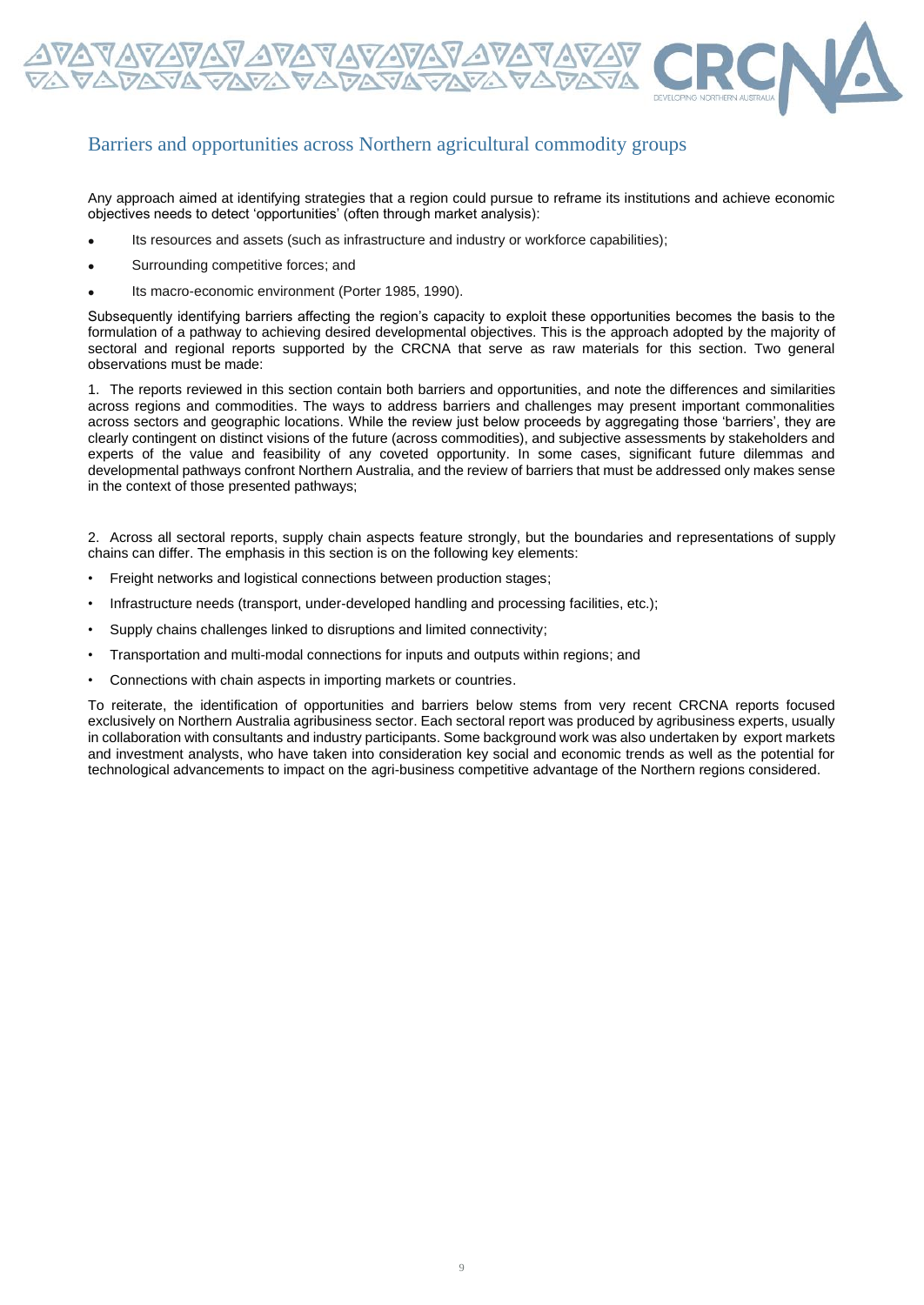

## Live cattle and beef products

The current and future (expected) relative importance of beef and live cattle exports for Northern Australia justifies its prominence in the review, which by necessity must pay some attention to the key structural challenges facing that sector. The opportunity of increasing 'protein demand' stemming from projected socio-demographic and economic transformations among Australia's immediate Northern neighbours (in ASEAN in particular and Asia in general) warrant the level of attention given to live cattle and beef products exports which are sometimes treated as competing propositions, other times as complements. In contemplating the diverse options and barriers to their expansion, as well as the implications for supply chains development, it makes sense to discuss both products, yet it is necessary to highlight how strategic expansion in one direction will affect the other.

The two CRCNA-funded reports most relevant to examine the Northern Australia beef sector do so from different but complementary perspectives. The Beef sector report (Chilcott et al. 2020) appraises the long-term future of the beef and cattle industries by examining production industry trends, technology, climate, water, supply chain efficiency, etc). In contrast, the ASEAN markets report (Austcham ASEAN, 2019) considers and assesses both short- and medium-term opportunities to extend current export activities to the ASEAN region, and the investments required to achieve those. The resulting priorities for industry and government actions and investments needed arising from those differing perspectives vary, although the central roles and consequence of supply chains limitations to be addressed (for both live cattle and beef products) are relatively congruent.

A key finding (consistent with the regional supply chain reports consulted) is that in the short/medium term, there is a significant opportunity to increase the volume of both live cattle and beef trade towards ASEAN nations, by far the largest opportunities for the immediate future in terms of potential trade value. That report (Austcham ASEAN) refers to accelerated export growth where "the products with highest untapped export potential and supply feasibility in Northern Australia are live cattle [highest] and beef, with a potential "upside" opportunity of A\$13 billion. … The major country opportunities for live cattle and for beef in ASEAN are Vietnam (71%), followed by Indonesia (13%) and Malaysia (7%)". The short-tomedium term and long-term opportunities and barriers are discussed in turn.

#### Barriers to extending live cattle trade opportunity in the short-run

• According to (Austcham ASEAN, 2019), the live cattle sector presents the greatest 'upside opportunity'<sup>1</sup> for short-term agricultural export potential growth from Northern Australia into the ASEAN region;

• While valuable and within reach, the live cattle trade also presents noteworthy challenges and risks, some originating in Northern Australia and others abroad. In Australia, the report identifies technical trade requirements and standards, erratic custom processes and animal rights activism as presenting significant obstacles to expansion, while red tape occurring at both ends of export activities, protectionist policies of trading partners and corruption are expected to continue slowing potential growth;

• Live cattle trade in Northern Australia has traditionally been successful because of its ability to combine dispersed farming activities across the Northern Australia and transferring meat processing activities close to specific markets benefiting from cheap labour (and in some countries with specific cultural Halal requirements best performed and monitored close to customer locations). By design, live cattle trade makes a restricted contribution to regional economies because of its reduced value-added footprint;

• Redesigning supply chains to intensify trade volumes is made difficult by the fact that simultaneous and compatible investments are required at both ends of the live cattle supply chain, Australian producers can only partially influence downstream trade partners. Any efforts to redesign strategic supply chains to exploit the highest source of untapped export potential will require greater cross-country collaboration, and even cross-business infrastructure. In Northern Australia specifically, regulatory bottlenecks and lack of supporting trade infrastructure are claimed to constitute critical barriers, which would need to be addressed concurrently to supply chains remodelling and extension; and

• The above issues being recognised, live cattle exports from Northern Australia to ASEAN are already noteworthy and comparatively well-developed, although climate-related risks, animal welfare politics, and regulatory barriers pose

<sup>&</sup>lt;sup>1</sup> 'Upside opportunity' is an incremental annual opportunity defined as the difference between the highest and lowest projected exports in 2025 in the growth scenarios, but does not constitute a specific export forecast or target and is a thought experiment to highlight potential growth in the near future.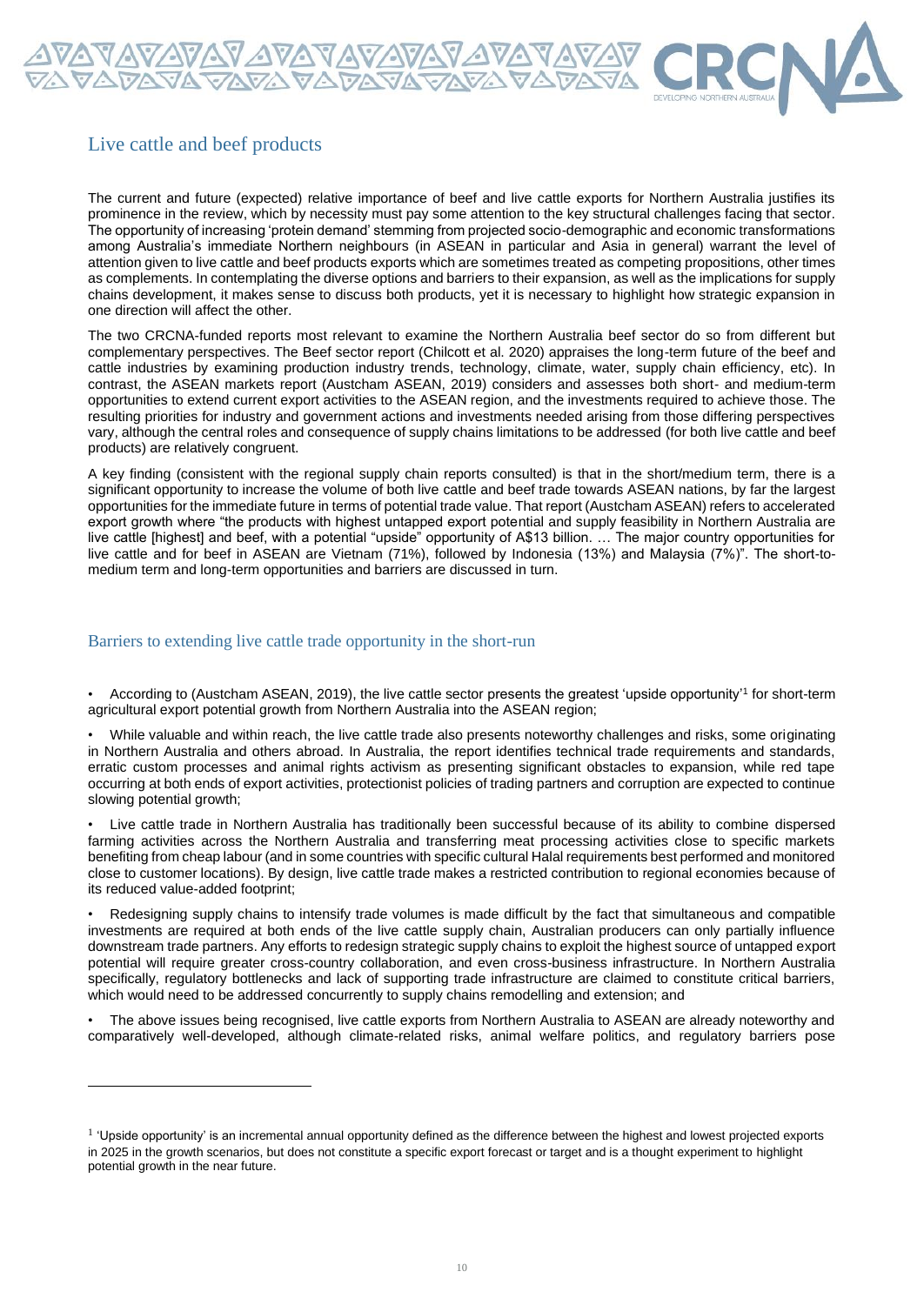

undisputable challenges to this trade in the longer term. According to Austcham ASEAN, drivers of competitiveness in the live cattle exports sector are:

- o Production-related largely to scale-dependent (but constrained by climate-related risks and workforce limitations);
- o Supply-chain and infrastructure in Northern Australia (further discussed below);
- o Regulatory barriers and customs (stability and efficiency of tariffs and quotas, licences, price controls, technical restrictions, product certifications, etc.) that also constitute sources of scale economies; and
- o Market-related concerns and inadequate investments in promotion and brand recognition.

All four driver categories above are somewhat affected negatively by the limited scale of current exports and themselves limit the speed of intensification (the obvious incentive to expand trade). Producers must weigh the need to grow production and supply networks (to achieve more efficient scales) against the lack of consistency and integration along the value chain once live cattle exit Australian shores. Current Northern Australian exporters identify the excessive purchasing power of a few buyers overseas, the inadequate facilities abroad (which limits the sectors' control over product quality and reputation abroad), as well as sporadic attempts by Indonesian and Vietnamese governments to reduce their trade deficits as the main challenges preventing significant scaling up of live cattle production and exports which would allow them to increase their productivity.

#### Supply chain challenges for live cattle export in Northern Australia

• Darwin and Townsville are the current key live cattle ports, which benefit from dedicated infrastructure, vessels and equipment and other specialized facilities usually not sharable with other commodities. They constitute the central nodes connecting lengthy road and track interior networks to ASEAN port facilities, distribution infrastructure and markets;

• Most reports claim that the stock of road infrastructure in Northern is inadequate, even when considering jointly privately-owned tracks/roads and public roads. Those roads are often shared with many types of users and suffer from slow network expansion, rare upgrades and deficient maintenance deemed to constitute a key limitation on potential growth rates for the sector. Significant investment is currently taking place around upgrading transport infrastructure supporting cattle trade (i.e. A\$100 million Northern Australia Beef Roads Program to upgrade high priority roads) to improve its reliability, productivity, and the resilience of cattle supply chains;

• The report examining ASEAN opportunities (Austcham ASEAN, 2019) notes that foreign investments into Northern Australia by beef importers originating from ASEAN countries in assets supporting simultaneously is live cattle supply chain efficiency as well as beef intensification and could create contradictory inducements for and against live cattle exports growth;

• Similarly, efforts by Australian exporters (and government agencies) to support processing and distribution capabilities in key ASEAN markets aim to tackle animal mortality and mistreatment concerns across stages of the supply chain otherwise outside their control (abroad transport to feedlots, abattoirs, refrigerator car or 'reefers', etc.). It has been observed that foreign government influence or interventions sometimes pushes those supply chain initiatives where they seek to create economic activity, which can be away from the main urban centres where rapidly growing demand for the product is located; and

• The proper management of those markets also require that those activities be certified by Australia's Exporter Supply Chain Assurance System (ESCAS) and applied consistently in ways that can be monitored by export country authorities without creating undue red tape if logistical expansion occurs.

#### Barriers to extending the NA beef export opportunity in the short-run

• The report examining export prospect to ASEAN (Austcham ASEAN, 2019) identifies beef as the second largest export opportunity for Northern Australia through 2025, with Vietnam, Malaysia, Indonesia, Philippines, Thailand, Lao PDR, and Cambodia identified as key markets in which to extend this trade featuring Australian boxed beef, manufacturing beef, and offal;

• Both premium and mass market Australian beef products benefit from an advantageous competitive position in many ASEAN markets (where Australia ranks among the 1st-4th sources of imported beef sources – depending on the country). Yet, Northern Australia's share of those Australian exports is relatively small;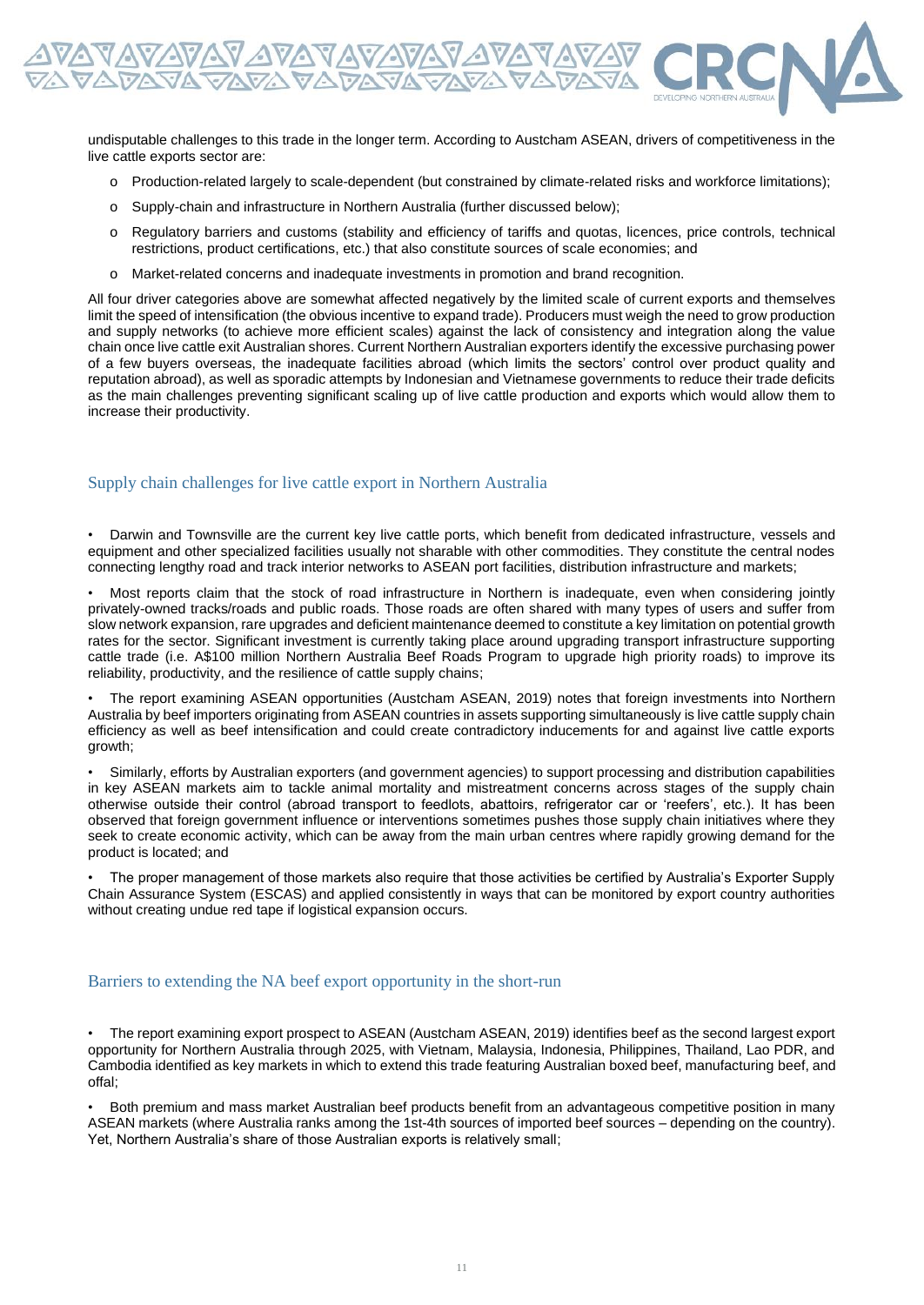• In the low-value mass market segment, intense competition has emerged in the last decade, in particular from Indian buffalo meat which has gradually come to dominate Southeast Asian countries' beef imports (Indonesia being a notable exception);

• In the premium or high-value beef consumption segments (e.g. boxed loin cuts for high-end hotels, supermarkets, and restaurants, etc.), Australia retains a dominant position in ASEAN, but Northern Australia's share of that market is extremely slow, partly because the variety of cattle raised in the North is considered 'inferior' for the purpose of supplying those types of products;

• Competitive market analysis applied to Northern Australia suggests that upside opportunities to ASEAN markets apply to both the beef mass and premium markets but would require investments in scale. Beef intensification (to increase scale and reduce costs of low-value products in the medium-term) would be needed for the mass market to compete with Indian buffalo products, while entering the premium markets would require R&D investments to explore breed alterations be investigated, if it was found that some Northern regions met the right conditions and trials took place (which suggests that high-value beef product penetration from Northern Australia constitutes a long-run proposition);

• Irrespective of exact time scales in which such changes could be implemented in Northern Australia, it is clear that both propositions would have considerable implications for production methods. For cattle farming business models and ultimately would require substantial rethinking of cost-effective logistics and supply chains.

• In its SWOT analysis, the beef sector report (Chilcott et al., 2020) highlights the following interdependent challenges to sustain Northern Australia's beef products competitiveness in the medium- and long- term:

- o Critical lack of abattoirs, feedlots, storage facilities and associated supply chain logistics allowing for increased production scale;
- o Shortage of sophisticated skills and indispensable capabilities to adapt contemporary cattle management technology to Northern Australia's context and adhere to national standards (across many domains such as safety, hygiene, microbial assessment and monitoring, etc.);
- o Similar concerns apply to developing homegrown R&D capabilities needed to support the development of breeds adapted to Northern Australia (including extreme weather events) and suitable for the cost-effective supply of premium beef products;
- o In many Northern regions, the lack (or cost-ineffective prospects) of complementary agriculture to produce feed and support beef intensification constitutes a major disincentive to grow existing beef production operations and/or to invest in larger scale ventures.

• Furthermore, there are considerable trade barriers of a regulatory nature affecting beef exports towards ASEAN especially in markets where domestic producers pressure their governments for protection (including through tariffs on high-value commodities that also help those government curb their own trade deficits). These issues can affect considerably the profitability of targeting beef product exports and are partially being addressed through multilateral (and bilateral) discussions and agreements, as well as through Australian investments in affected ASEAN markets that shift industry incentives. Indirect barriers in the form of certification (including idiosyncratic Halal requirements for Australian beef products found in some key importing countries), extensive red tape or sometimes widespread corruption.

#### Supply chain challenges for Northern Australia beef exports

Beyond the uncertainty regarding the feasibility of producing beef products on a reasonable scale in Northern Australia, the supply chain infrastructure required is clearly under-developed and would require considerable rethink. The following elements are those most commonly identified in all reports:

- The lack of abattoirs which is a critical gap in the Northern production system;
- A lack of packing and freight facilities accessible to support an expansion of beef production;

• Insufficient expertise in Northern ports (Darwin, Cairns and Townsville) to manage increased trade volumes (in operational, administrative and logistical terms);

• To take advantage of the beef opportunity, road infrastructure would require major investments as larger freight volumes would be involved, given the quasi-exclusive reliance on road transport for both inputs (to cattle) and exports (to markets). This is the case currently (for live cattle) with the sector contribution in the order of approximately 5.3 million movements per year, with most movements (2.4 million) between properties and over 1 million to export depots. Many roads are inaccessible during the wet season and access remains restricted for some time after flooding has occurred which means that cattle properties attention and energy is directed towards anticipating difficulties with cattle road transfers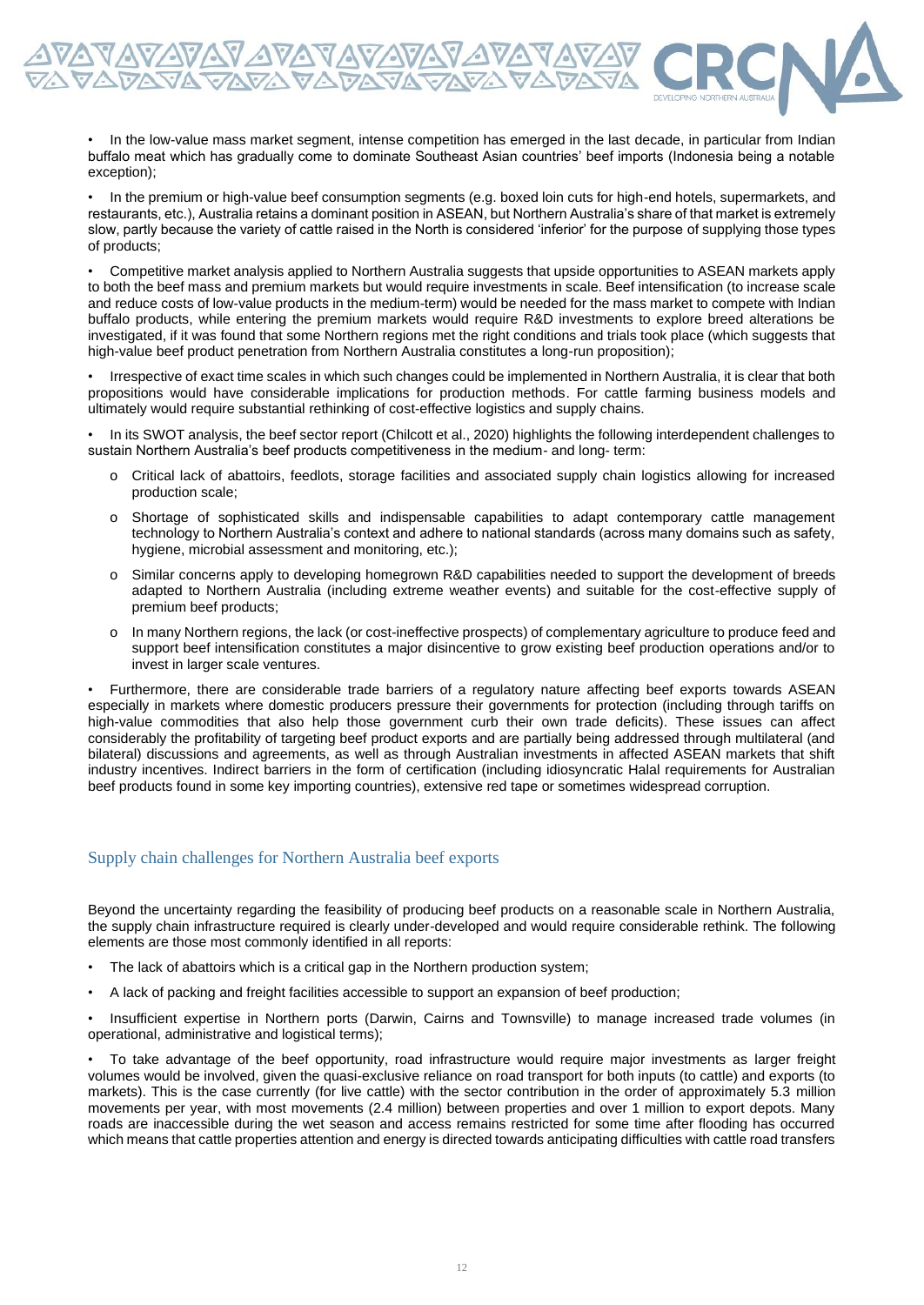rather than new product development or improving marketing. To this day, transport costs remain a significant proportion of the price of live cattle and beef products;

• Most cattle properties are at a substantial distance from their major domestic market or export ports. They almost never transact directly with the final buyer of their product and are affected by the concentration of value chains beyond the farm gate which contribute to reduced returns given the market power held by buyer;

• The inefficiency and inadequacy of transport options and infrastructure in Northern Australia has a clear impact on access to inputs to improve productivity. It also limits diversification opportunities and impedes the ability to link cattle production with irrigated agriculture and develop the feed-on sector required for beef sector expansion (recognising that not all NA regions could do so cost-effectively even if transport was adequate). The Queensland government is already working towards the development of a Northern export hub; and

• Significant investments in supply chain infrastructure within targeted ASEAN markets would also be needed to support the expansion of beef product exports. The more critical requirements noted arise around port management, cold storage facilities and logistic, proper handling from ship to storage, transportation infrastructure abroad, professional conduct of quarantine services, protection and safety of distribution services in remote regions, etc.; without which heavy chilled or frozen beef product losses commonly result.

#### Barriers to transitioning Northern Australia from live cattle to beef production, logistics and exports in the long-term

The beef sector study (Chilcott et al., 2020) considers the many forces at play and argues that 'business as usual' cannot be sustained, and therefore must address the supply chain barriers limiting the expansion of Northern Australia beef exports into Asia, and particularly ASEAN countries where Australia already has established significant trade links. It is therefore valuable to contemplate the challenges of implementing such a far-reaching shift even in the long-term, and to understand the concurrent investments, technological conversions and logistical rethinking that would be required from both private and public sector stakeholders:

• Requisite investments in research, infrastructure and human capital is crucial in meeting the challenges, being innovative and resilient;

• Unless a large proportion of properties willing to convert to supply beef are spatially concentrated and close to key export routes or ports, the barriers arising from the inadequate condition of the Northern road transportation network would in all probability grow proportionally to the scale of production. Most likely the increased flow of cattle making their way to feedlots and abattoirs could be managed (and afforded) by upgraded transport system as efficient scale is reached in regions where intensification is possible. But this would likely leave more dispersed properties (and regions) considering beef production and exports unsure about their ability to transition to and connect with beef supply chains because of the freight cost challenges that would prevent them from joining in those export markets. Uncertainty about freight investments and road infrastructure support constitutes a major source of risk to attempt a Northern Australia-wide beef export-driven conversion, whose success depends largely on intensification and widespread access to effective logistical coordination;

• The beef sector review (Chilcott et al., 2020) states that proof of concept investments (in specific logistical chain pilots or business model prototypes) with subsequent scaling-up assessments that span all production and distribution stages (beef intensification, supply chain and market testing) are required, which could perhaps be funded by the NAIF. It is likely that the viability of large-scale conversion would differ considerably across Northern Australia's sub-regions. Given soil variability, unequal access to water and to animal feed, challenges in attracting and retaining a skilled workforce and varying travel times and distances to main ports, some regions would have greater difficulties contemplating such a transition (the viability probably decreasing as one moves from the more densely populated, serviced and diversified South-East towards its North-West areas of Northern Australia);

• The limited feasibility of abattoirs' expansion, of processing, packing and further handling is expected to remain a critical limitation to Northern Australia's long-term competitive prospects, in particular relative to low-labour cost foreign competitors, including ASEAN countries themselves who will pursue investments supporting their objectives of becoming protein self-sufficient; and

• Pre-export certification to supply according to Halal standards could be problematic for beef product exports when it conceals protectionist measures or political interference (especially if it differs across country-specific expectations). It must be noted that Australia's expertise in that domain has arguably been beneficial in the past and could have become a source of competitive advantage (as in live cattle exports management) but any large-scale conversion to beef in Northern Australia could create considerable administrative costs if competition for beef product exports from other countries to Indonesia or Malaysia intensifies and required technical services are lacking in the North.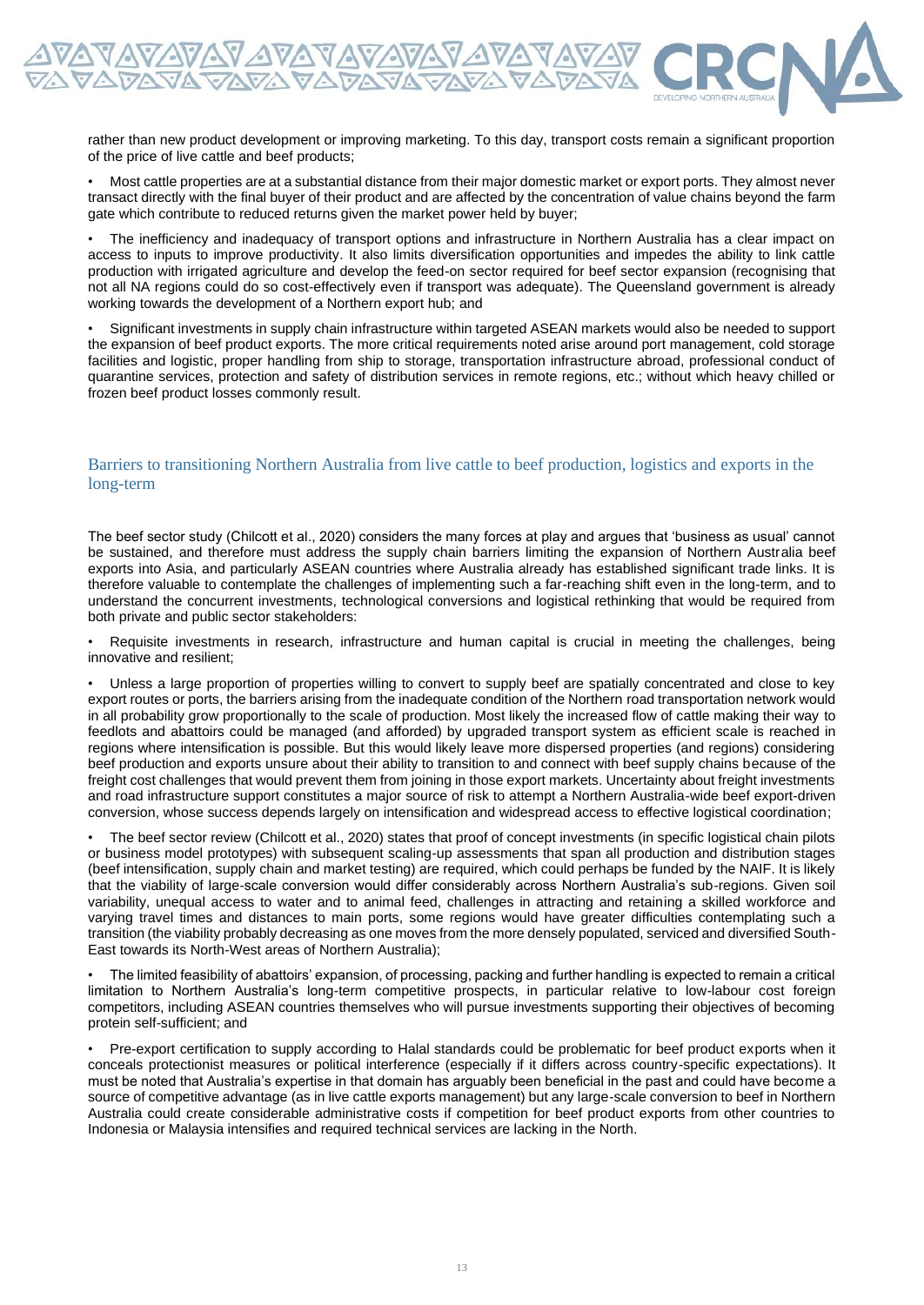

In all, experts examining the beef sector in Northern Australia (Chicott et al. 2020) suggest that shifting away from live cattle into beef product markets is almost inevitable in the long-run, but also highly risky given the minor share of such products originating from Norther Australia at the moment, the implications for cattle herds in the North, the uneven feasibility of undertaking that transition, and the difficulties of testing new products and concepts when large numbers of adjustments along the supply chain need to be factored. It is unclear whether the sector can carry such a vision of the future where almost all supply chain stages would require to evolve; with new breeds, new facilities in Northern Australia (such as abattoirs, feedlots, packing, and freight handling equipment), new feed-on producers, new cool/cold/frozen freight and handling arrangements linking cost-effectively abattoirs to Northern Australia's ports, as well as new distribution networks into growing sustainable Asian markets. It is unclear how such a complex proposition involving so many highly inter-dependent transformations can be tested, unless collaboration leadership is developed and manages to coordinate the multiple investments required from both Northern Australia's private and public sectors.

But the fact that the sector has historically not been particularly proactive in tackling logistical issues in Northern Australia raises questions about the changes needed for a sustainable conversion. Beef sector experts observe that the combination of numerous and complex cattle movements (given climate events, seasonality, required inventory changes) combined with the long distances separating cattle properties from downstream (foreign or domestic) markets has created a problematic disconnect between inventory decisions that are shaped by local production conditions made well in advance of any actual market outcomes, which ultimately prevent strategic investments. Hence the sector suffers from 'limited market feedback' which produces poor responsiveness to changing external forces (economics, environmental, political, social) that will shape future competitiveness (Chilcott et al., 2020). Inefficient supply chains due to extremely slow improvements in road networks and insufficient handling capabilities in Northern Australia not only limit the options of producers, but also critically prevent the sector from adopting new technology, from testing new freight arrangements and 'result in long lead times to transform individual businesses and industry as a whole' (Chilcott et al., 2020:3).

#### Cross-cutting beef sector issues and implications for Northern Australia supply chains

• There is general agreement about the need to upscale and to value-add in Northern Australia: This has huge implications for future investments in infrastructure in the region if the sector is committed to undertake a comprehensive transition, and profitable pathways to markets are reliably identifie;.

• It is imperative to find a way to improve freight and related transport infrastructure, particularly roads, in ways that could accommodate the short-term intensification opportunity (Austcham ASEAN 2019, KPMG, 2019) and the long-term conversion scenario (Chilcott et al.,2020). This would entail:

o Supporting intensification in the short run so as to exploit the safest and highly valuable upside opportunities connected with ASEAN markets, with Indonesia and Vietnam identified as offering particularly profitable prospects;

o Helping the region's most likely candidates for scaling beef production (and achieve price competitiveness) as well as already equipped with abattoirs and other beef processing equipment to intensify and develop new markets, with a view to slowly scale up in countries appreciating North Australia's beef product exports; and

o Planning strategically for a sequence (based on regional readiness) of systematic industry conversions from live cattle towards intensive production and widespread beef product processing capabilities (with multi-use refrigerated facilities located nearby water access, feedlots and grain storage facilities, abattoirs, modern wastewater treatment, packing, shipping, handling and holding equipment and infrastructure). This would have to be done in ways that allow producers to test products, learn from consumers in foreign markets, and develop new technical certification standards when necessary, etc.

• All the equipment, services and technical capabilities required above need to be relatively close to regional centres with suitable amenities given the need for sustainable skilled workforces, at a time where the agribusiness sector is struggling to attract workers;

• The ASEAN market report (Austcham ASEAN, 2019) recommends the development of a supply chain diagnostic tool from "farm-to fork" to identify impediments in live cattle and beef trade from Northern Australia into ASEAN markets. This tool could measure time and cost at each stage of the supply chain and identify key impediments (e.g. missing infrastructure) to trade to address in specific sub-regions and incentivise investment towards select partners such as Indonesia, Vietnam, and Thailand, with the intention of complementing work on priority trade routes currently driven by the ASEAN Secretariat under the Masterplan for ASEAN Connectivity 2025 (ASEAN, 2016); and

• For much of Northern Australia, the supply of quality feed is likely to constitute the most significant hurdle for the development of sustainable intensive beef industry. The high costs of transporting grain and roughage are a critical barrier, unless local grain production can be increased in specific sub-regions. The proximity and linkages with a variety of crops production are likely to become important determinants of competitiveness. This highlights the possibility that inadequate road access will likely constitute one of the most potent constraints on the development of abattoirs and other key supply chains in regional areas across North Australia. All reports considering cattle and beef industry challenges note that rural roads are not developed to a standard suitable for the high volume of heavy vehicles required by a busy abattoir. The costs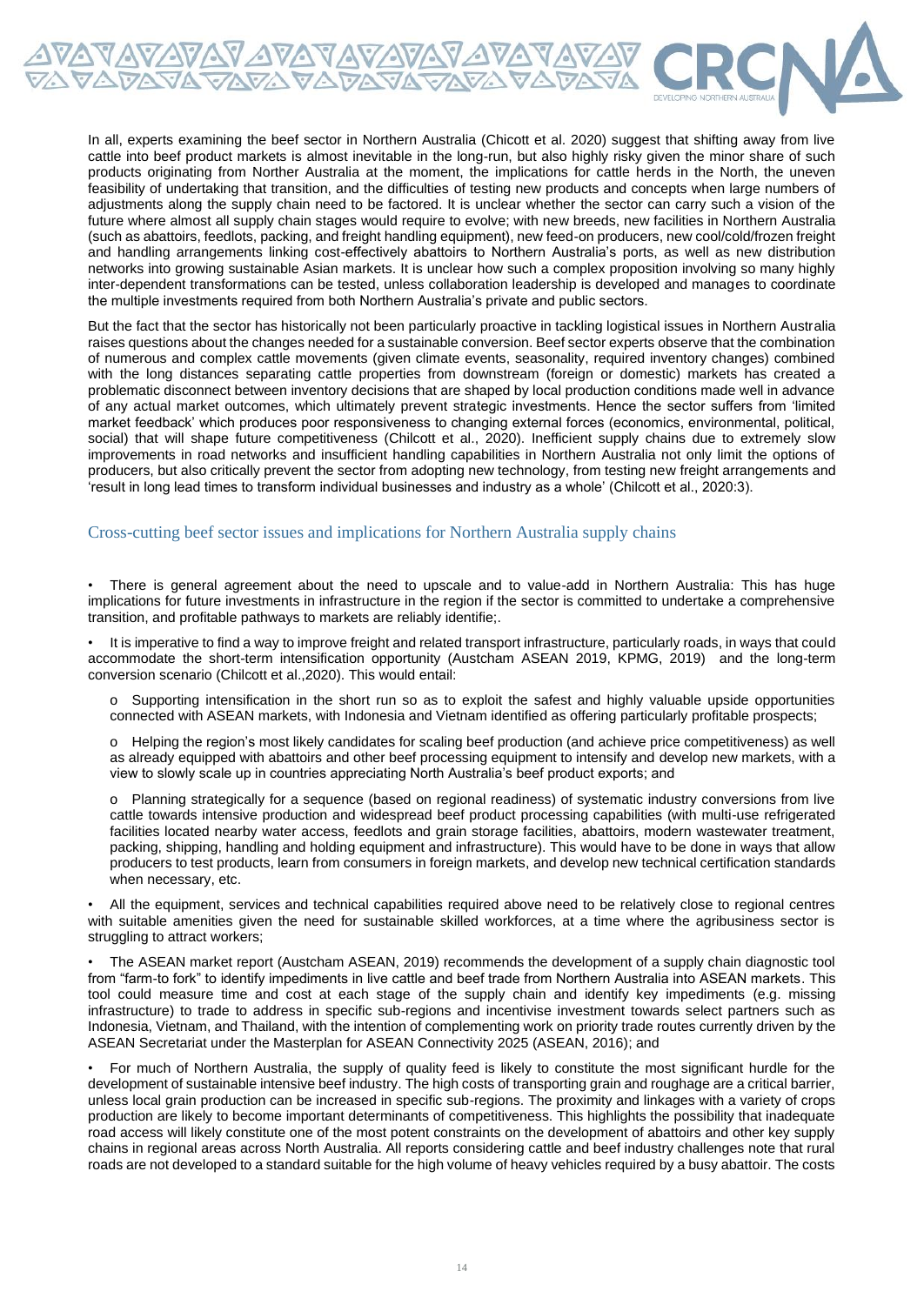

associated with the upgrade of these roads may prohibit the realisation of transitional and differentiation aspirations unless sufficient investment is secured.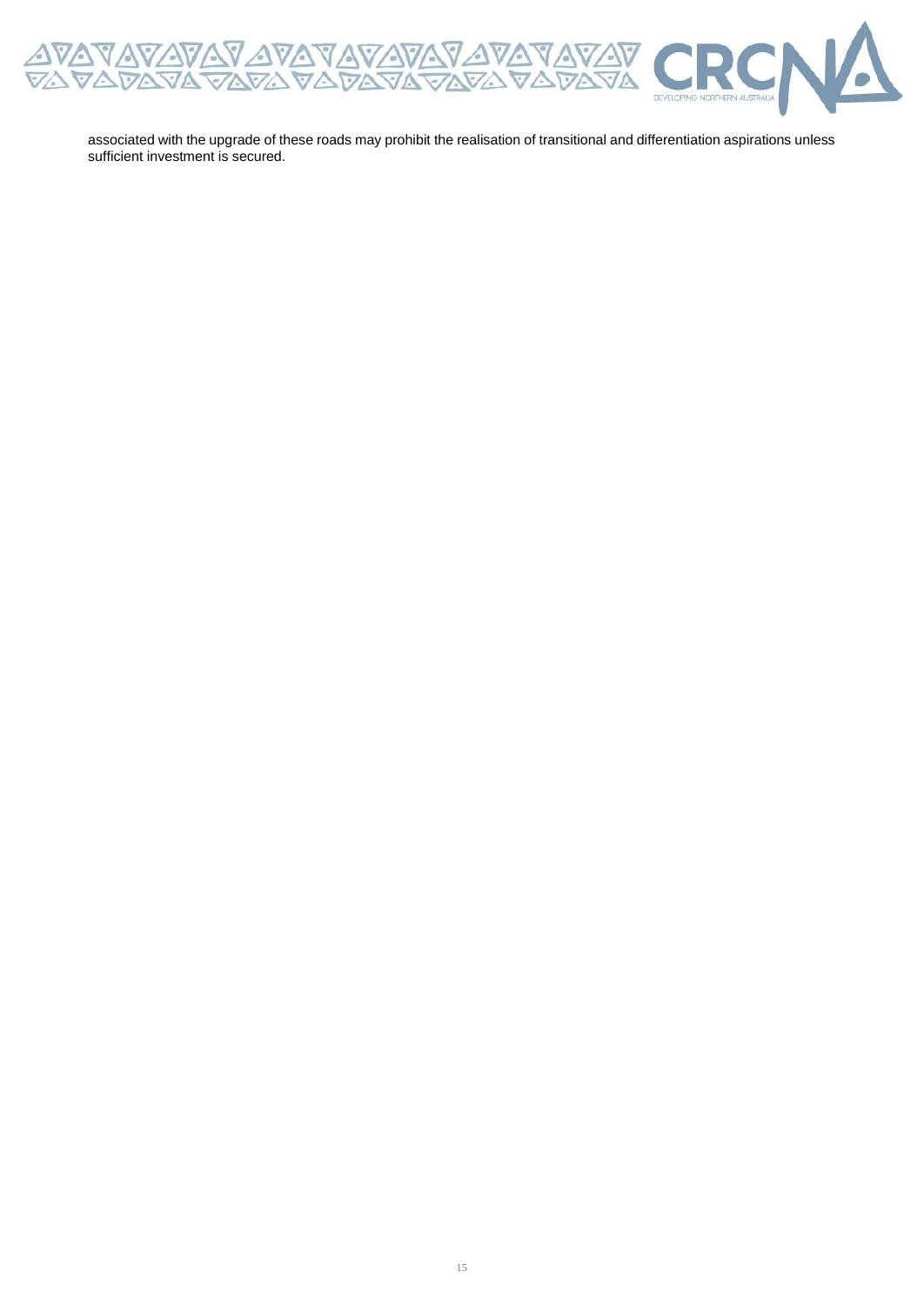

## Aquaculture

While the overall value of that sector in Northern Australia is small relative to the beef industry, aquaculture has repeatedly been portrayed as a major longer-term opportunity for its export potential based on locational advantage, and the fact that some farming can take in a variety of locations, as long as distribution channels are accessible and water access is unproblematic. Indeed, there has been significant growth in the last decade for both onshore and offshore farming. Some of the key attributes and opportunities highlighted in the CRCNA report (Cobcroft et al., 2019) are:

• Key product-species at present are (by value) pearls (non-edible) 38%, prawns (38%), and barramundi (23%) with several other species (oysters, redclaw and other finfish) making up the remaining 1% of value. Specific emergent opportunities have been identified in sub-regions that could increase the level of diversification of that sector (i.e. on-shore tropical rock lobster farming);

• Northern Australia's aquaculture export potential is usually associated with perceptions and reputation of highquality/high-value, as well as reliability of supply currently targeting demand in high income Asian markets. The sector is also experiencing growing demand domestically and in other parts of Asia, including countries that are both competitors and markets;

• With current levels of investment from existing businesses alone, the sector is set to at least double in the next decade, but new projects are also emerging that are driven by overseas demand and new businesses that have recognised existing opportunities to link Northern Australia's resources to Asian demand. The report, (Cobcroft et al., 2019) describes high levels of industry optimism that could lead "given the right incentive and conditions" to as much as a fivefold expansion by 2028 (greater than \$1v per annum);

It has been observed that in many cases, new entrants (and new technology or species) might need to initially rely on domestic testing before piloting export growth strategies across selected overseas markets in the medium run. Establishing the distinctiveness and supply reliability of Australian produce is important (and a key investment in that industry) and can be difficult to ascertain for some species, unless strong collaboration with importers or high degrees of logistical integration can be engineered; and

• The major production cost, logistical and supply chain disadvantages associated with being in Northern Australia are described below. It is useful to note that because many Northern aquaculture farmers target different species, they do not necessarily compete directly with their southern counterparts and that North Australian aquaculture expansion might in fact be perceived as benefiting the entire national industry. The varying degree of substitution within and between specific seafood species at present implies that many producers might face more intensive price-based competition from South Asian aquaculture industries, which explains why quality, biosecurity measures and reputation are at the centre of the real opportunity.

#### Aquaculture broad challenges and logistical barriers

The barriers applicable particularly to Northern Australia highlighted in the report (Cobcroft et al.) are:

• From recent sectoral surveys conducted by the project, the top 5 perceived industry challenges (as reported from across all survey respondent categories) were:

- 1. Power (costs, reliability, accessibility, optionality/competition);
- 2. Liveability (of Northern Australia) workforce attraction and retention;
- 3. Environmental and regulatory risks (associated with environmental approvals, regulation and community perceptions of the industry), as well as biosecurity and red tape;
- 4. Supply chain & infrastructure (examined further below); and
- 5. Transport (costs, accessibility, optionality/competition).

• Combining with a review of literature, the three key thematic issues for the Northern Australia aquaculture sector identified are:

- o R&D and breeding infrastructure: Broodstock/breeding/fingerlings/stock performance;
- o Infrastructure and government support: supply chain/power/transport/market access/development; and
- o Workforce: Liveability/labour recruitment/labour costs.

• Similarly, a 'threat analysis' pertaining specifically to Northern Australian aquaculture found 'top-of-mind' concerns within the industry: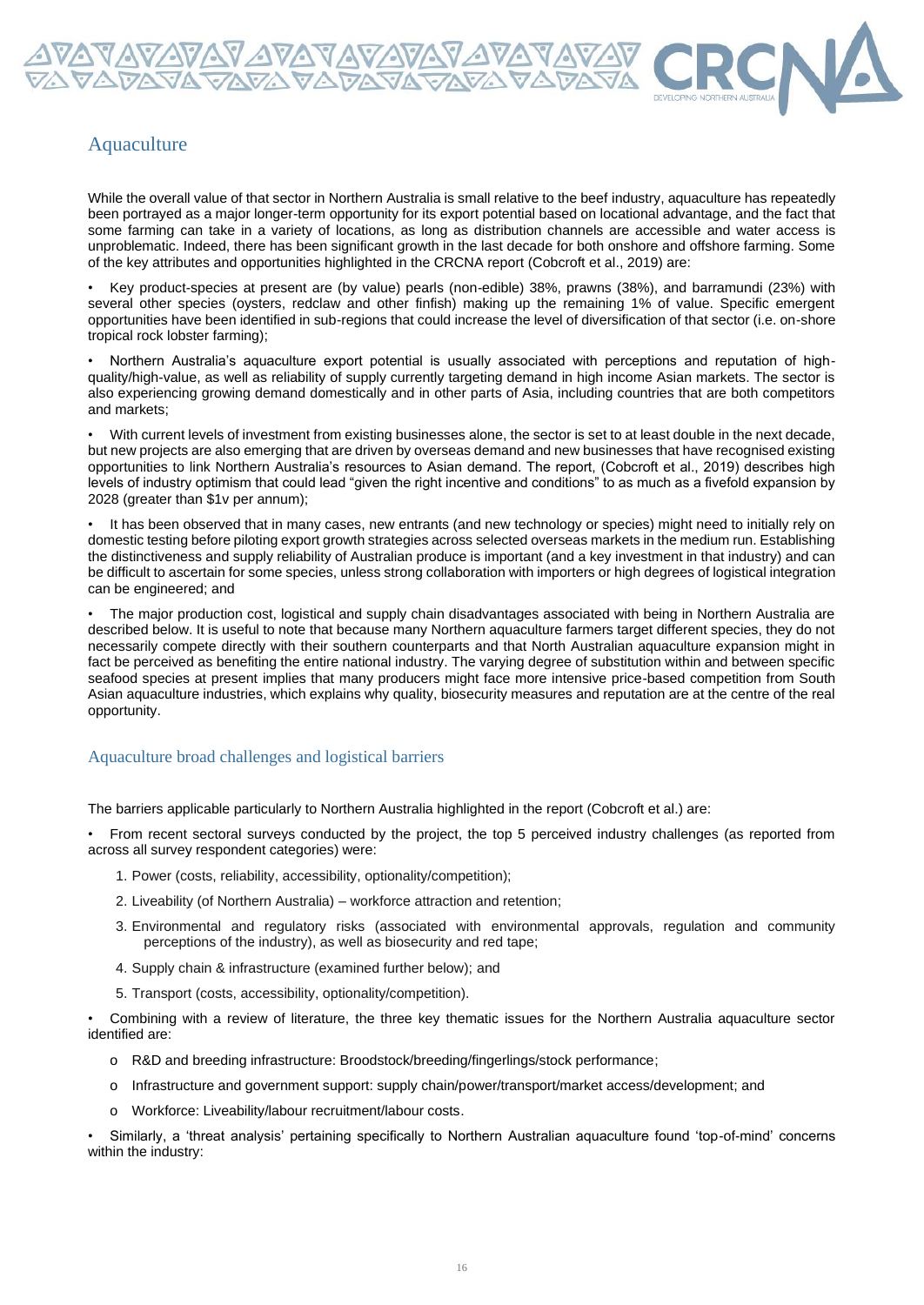

- o Biosecurity (disease outbreak/introduction of exotic diseases);
- o Power costs and inadequate telecommunications;
- o Excessive regulatory processes hindering expansion (for breeding and exporting);
- o International competition (from South East Asia particularly); and
- o Consumers unable to correctly identify Australian produce (inadequate labelling measures).

Although not strictly freight-related, power costs reveal perceptions of insufficient or unreliable energy infrastructure in the North and apprehension of increasingly high cost imposition on energy-hungry producers (as most onshore aquaculture involves equipment required to circulate water and feed, move stocks, ensure oxygenation, and in Northern Australia involve extensive refrigeration or freezing in excessively hot climatic conditions). Current energy debates across Australia probably fuel those concerns, and it is apparent that many Northern aquaculture operations have invested in their own solar energy sources.

The last two elements in the list above relate to the 'threat of substitution' associated with ineffective product differentiation and limited domestic consumer knowledge, which leads them to purchase cheap substitutes due to insufficient or ineffective labelling. In terms of economic management for the broader sector, this could be interpreted as setting Northern industry (demanding more effectual place-based branding) against southern markets and fish import businesses (who profit from purchasing cheap alternatives from overseas).

#### Supply chain challenges for Northern Australia aquaculture

Recognizing the sizeable opportunities of this sector, the recent CRCNA report, (Cobcroft et al., 2019), identifies key supply chain challenges in Northern Australia arising from:

• The high land freight costs typical in Northern Australia which apply both to transporting final products and to bringing inputs to production locations. This is especially relevant if farms need to be deliberately distant from other concentrated human activities for biosecurity and product quality reasons, while breeding stocks, and factories need to be where the workforce can be attracted, and energy access is reliable;

• The critical dependence on effective cold chain logistics and reliable refrigerated/frozen commodities supply chains (for outward-moving final products) which is both limited (in terms of ports and facilities as discussed below) and overall very costly in Northern Australia – resulting in much production channelled south by road, irrespective of whether the final destination is domestic or export; and

• The limited number of port facilities with sufficient handing/storage/shipping facilities (for high-value products that need dependable refrigeration), monitoring traceability and reliability, with sufficient traffic and regular movements to support growth. Port facilities inadequacies exacerbate the dependency on long haul transportation, given the few choices that exist to link aquaculture locations to export markets. To circumvent time issues and the losses linked to time restraints, many aquaculture operations trial various air services, but usually face unworkable constraints and high costs.

Industry stakeholders also identified issues that can be product-specific:

• High maintenance and high cost requirements for transport by road and air (need for water tanks, ice facilities, aeration devices, drainage systems, etc.), including feed; and

• Connectivity of transport and communication systems and infrastructure highly problematic for transportation of fragile products.

#### Implications and recommendations for Aquaculture in Northern Australia

The top recommendations for expansion of the aquaculture industry in Northern Australia (as reported from sectoral consultations in were associated with:

- 1. Market expansion support abroad (e.g. access to new export markets, market volume, promoting 'brand Australia') concurrent with domestic recognition and labelling – given the higher costs and quality boasted by Australian products;
	- 2. Additional and improved freight infrastructure and facilities investment in new infrastructure and upgrades of a generic nature (e.g. roads, bridges, power, airports, telecommunications, ports, cold chain) with the intent on creating efficient and reliable 'logistical hubs' that would entice industry co-investments; and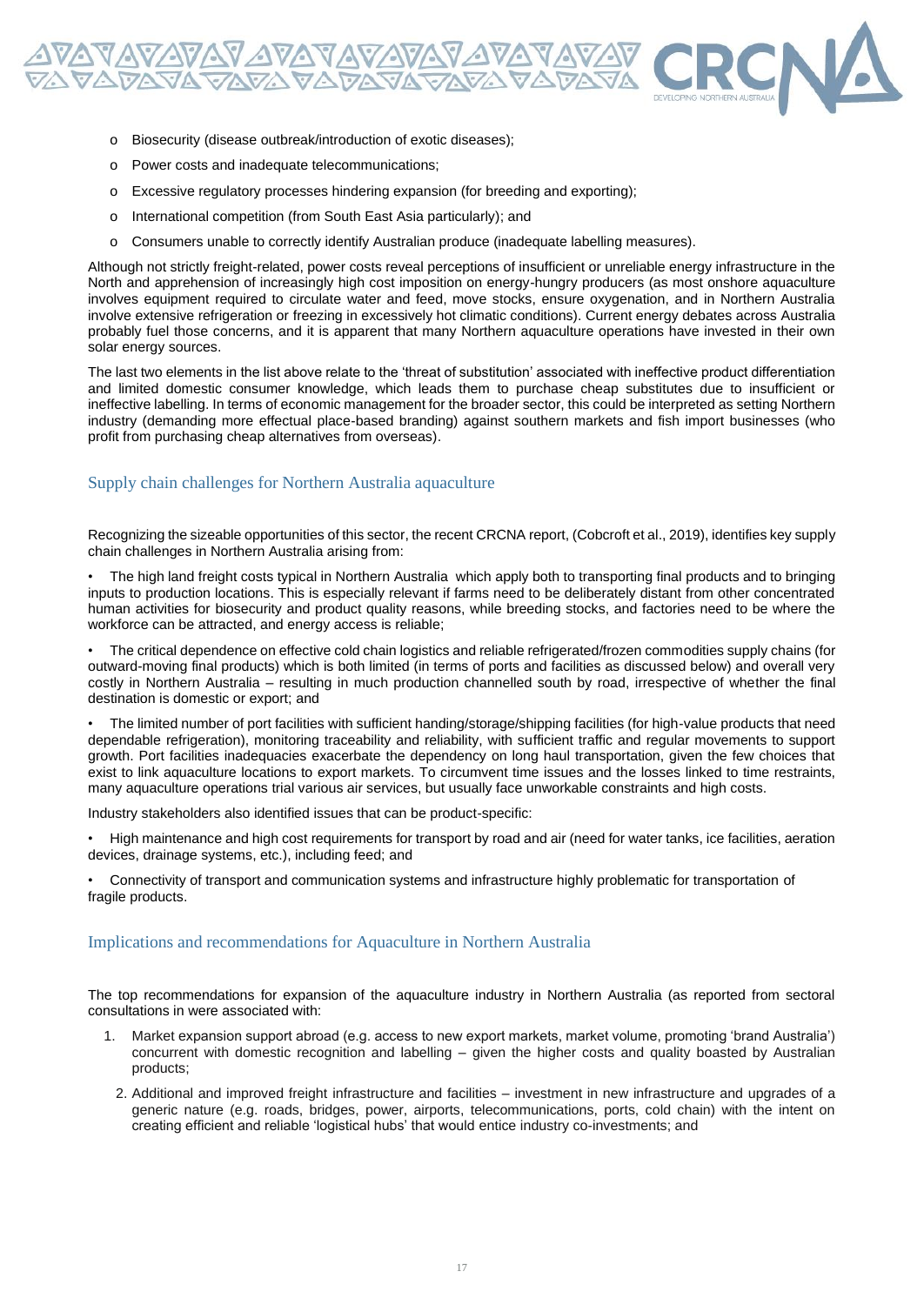

3. Need for increased Government support towards joint exporting and production requirements (government policy and regulation around approvals, increased aquaculture site availability, bio-security protocols, country of origin labelling, research, development & extension in key areas disease management, automation, breeding and genetics, etc.) (Cobcroft et al., 2019).

Regional reports (KMPG, 2019, KPMG 2019a, Acil Allen 2019, KMPG 2020) that have identified aquaculture products in their priorities also comment on:

• Additional and improved infrastructure; commenting on the need for 'investment in new infrastructure and upgrades (e.g. roads, bridges, power, airports, telecommunications, ports, cold chain) focussed on delivering efficient and reliable 'hubs' which industry can co-develop with';

• The need to specifically establish supply chain plans that redirect traffic towards Northern markets and Northern distribution channels, and the "need to reduce inputs form the south of Australia and expand export opportunities directly from the North into Asian markets";

• The need to establish imports and export hubs in Northern regions with customs and quarantine capabilities, as well as supply chain plans for responses to severe weather events; and

• The possibility of collaborating with other commodities, sectors or industries to investigate dedicated air freight services for high-value products towards priority destinations (i.e. Townsville airport services or connections to China).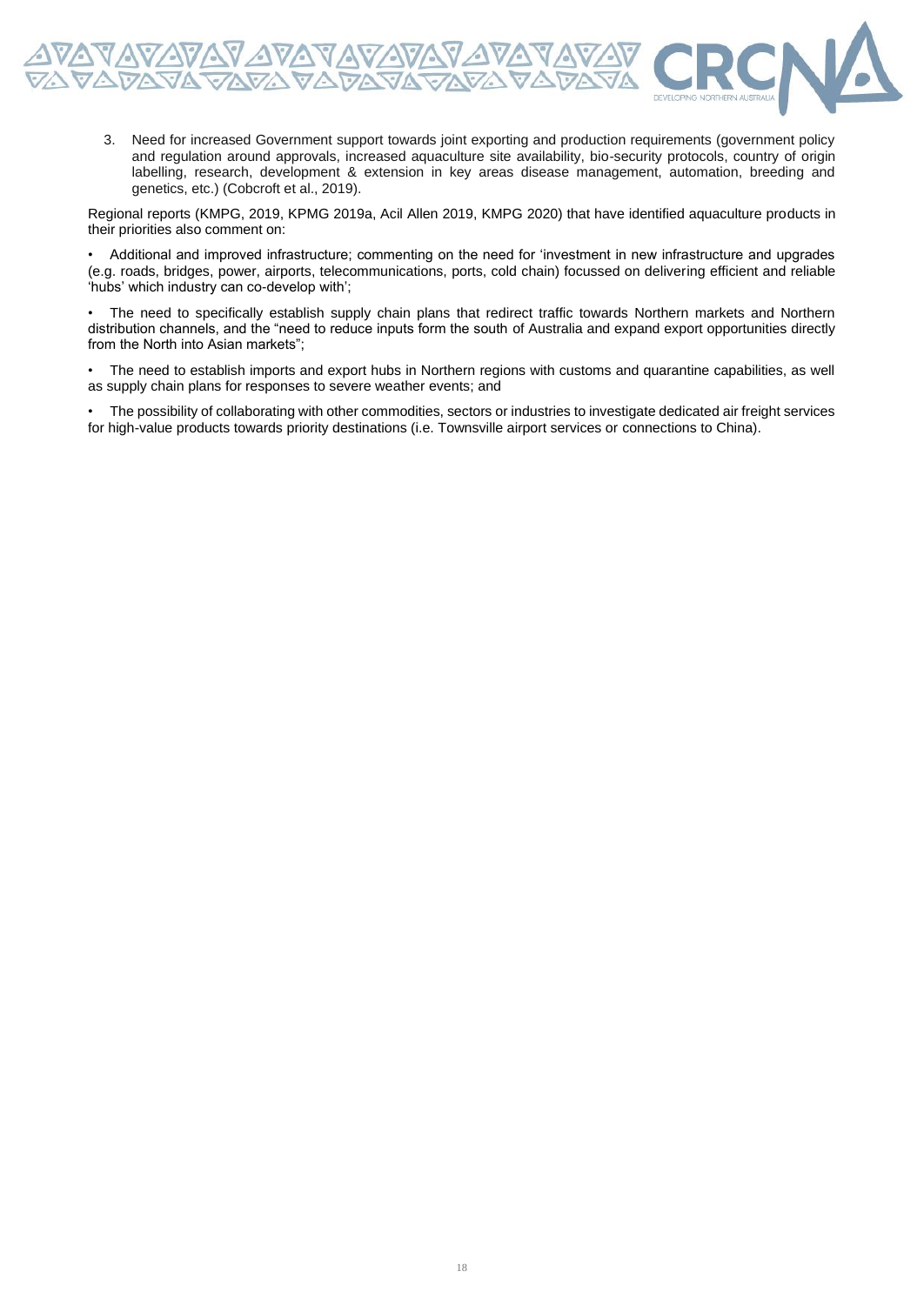## **Horticulture**

The information below stems from a preliminary report (Supply chain intelligence – An overview for CRCNA Horticultural project (Hine & Cao, 2019) extracted from a not yet completed project funded by the CRCNA, as well as the ASEAN opportunity report (Auscham ASEAN, 2019). Supplementary and emerging horticulture developments that hold significant prospects in specific regions have also been extracted from the regional reports on supply chain strategies (KMPG, 2019, KPMG 2019a, Acil Allen 2019, KMPG 2020).

<u> 17avavavavavavavavavavav</u><br>Navavavavavavavavavavavav

Notionally, horticulture presents appealing prospects in Northern Australia the nature of which parallel those from the aquaculture sector. The sector offers opportunities if it can take advantage of the combined conditions of [a] climatic differentiation capable of supporting crops different from those produced in Australia's southern regions, and [b] the abstract closeness to Northern markets. The following stylized facts about Northern Australia's horticulture are generally reported:

• From a competitive advantage viewpoint, worthy agri-food export opportunities to ASEAN include table grapes oranges, macadamia, avocados and soybeans, which the Austcham ASEAN (2019) claims constitute 'small bets' relative to live cattle and beef;

• The trade potential of those products depends largely on technology advancements with the potential to reduce trade infrastructure costs, such as organic food packaging and solar-powered cold storage techniques (of particular relevance for high-maintenance products such as avocado, and less so for macadamia);

• The products selected are currently highly feasible in some regions, but the viability of exports will increase if production productivity grows faster than that in competing regions or countries. Growth scenarios present typical sequences of production volume growth, followed by scale economies fuelling export competitiveness, eventually triggering further product differentiation options (i.e. processed guacamole for avocado); and

• Supply chain competitiveness in the North is problematic, although it is currently favourable for avocado (at current scale, but it could soon be strained if production and export levels increased significantly as Norther Australian facilities are limited). Furthermore, poor handling and management in importing countries can lead to substantial losses and must be carefully considered or integrated within logistical planning, and this has not yet been properly developed.

#### Barriers for horticulture in Northern Australia

• Currently, a very large proportions of Northern Australian horticultural production goes through Brisbane (for most Qld/NT mangoes, avocados and lychees) with Sydney and Perth with smaller shares;

• Specific commodity studies note that Australia ranks poorly in global comparisons of productivity of freight and logistics, that this sector suffers because of inefficient supply chains that require far more transport modes and carriers, involves further distance than is optimal, combined with disadvantageous turnaround times for produces that require careful handling and consistently cool conditions;

• In North Australia, horticulture suffers a similar fate to many other industries in this respect, because much production moves south, whether it is bound for domestic markets or for exports targeting Northern countries. For instance, very small proportions (<1%) of mango exports originating from the North leave Australia through Cairns or Darwin;

• The long supply chains for North Australia's horticultural products not only lead to increased logistics costs, but also result in more handling, which increase the risk of reduced fruit quality upon arrival at their international destination (to which further destination handling and freight must be added). This is problematic when the price of Australian horticultural product is generally already at the higher end;

• Interviewees commenting on Northern Australia horticultural supply chains identified cost, timelines, quality, efficiency and presentation either separately or in combination as main supply chain-related constraints for the sector;

In a stakeholder consultation, about barriers the following categories had the highest frequencies:

- o 'Cold chain gaps and breakdown;
- o 'Disinfection treatment processes'; and
- o 'Local transport capacity, practice and delay' among other aspects.

These all point at inadequate supply chains, with respect to coordination, facilities and technical expertise, as well as freight networks.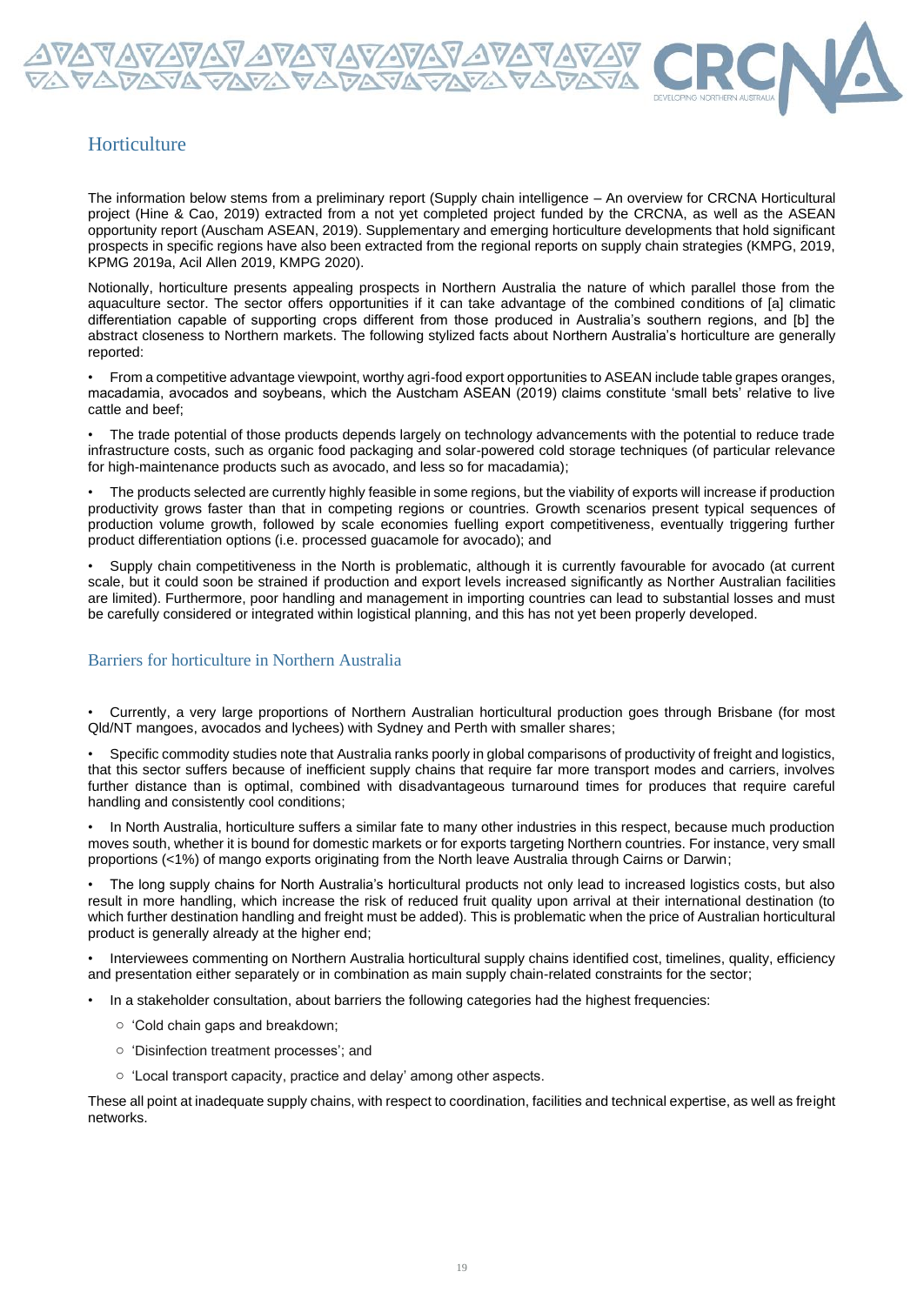The Queensland regions reporting on their distinct supply chain priorities (KMPG, 2019, KPMG 2019a, Acil Allen 2019, KMPG 2020) identify some consistent barriers related to transportation, handling and exporting, but also provide specific observations about their logistical challenges:

• Far North Queensland Industry trends for high-value products point at the competitive advantage arising from logistical traceability across phases of the supply chain. That region also reported extensive freight connectivity issues linked with roads (investments required for 'growers in black spot regions'), lack of centralised sorting, drying, processing and storing facilities and skills, vulnerability to transport damage and climate threats, and need for temperature control technologies that are energy-efficient. All these dimensions (applicable to fruits and vegetables) have the potential to determine regional competitiveness by influencing overall production scale and ability to control final-mature product quality;

• North Queensland stakeholders advocate a broad 'land use transition' towards horticultural production with an emphasis on avocado, macadamia and soybean productions, involving potentially rotation or in some instances the replacement of sugarcane production. They note that supply chain infrastructures (for those priority products) have been observed to be underdeveloped or inefficient, that collaboration with respect to temperature-controlled storage facilities, processing equipment and workforce linking into the Townsville port and airport, investments in cold chain logistics, shared biosecurity and customs services and general R&D developments would be critical for growing those sectors and reaching sustainable production scales. As much production is currently aimed at domestic markets, that region has identified a number of pilot proposals to develop export supply chains bypassing southern ports and distribution channels;

• The 'Mackay-Isaac-Whitsunday' region is also considering the delicate relationship between cane production and alternatives, including the possible transition of some areas to other viable horticultural products with positive market prospects, cost-effective supply chains and suiting diverse land-owning farmers with different access to good soil and water. While that region is on the surface more diverse with respect to agri-food activity than those further North, beef, broad acre cropping, and aquaculture remain dominant. The Whitsunday area is judged relatively more favourable for horticulture. While diversity can be a strength, the report notes that much production is not at scale, and that most products transit to Brisbane for redistribution domestically or for exports, which places Northern regions at a competitive disadvantage relative to southern producers, underuses existing infrastructure found in the Mackay region, and suggests untested opportunities towards Northern ports;

• Those regional supply chain reports show that alternatives to Brisbane port (from Gladstone to Cairns) have unequal capacity to deal with temperature-controlled containerised traffic (inexistent in Mackay) which is critical to scale up horticultural exports. These feature currently prohibitive costs and charges, and the levels of traffic is insufficient to capture some of Brisbane's market share; and

• The ASEAN market report recommends that a market research study for Australian macadamias in ASEAN be developed would provide a deeper understanding of logistics (major importers, retail partners, distribution networks, and the competitor landscape). This could well apply to a number of connected products that could benefit from cold chains.

#### Bulky agri-food products in Northern Australia: Broadacre cultivation, rice and forestry products

Some of the products considered under this heading are already produced in North Australia but generally in much smaller quantities than what is found in the rest of Australia. Some offer new opportunities (arising from new demands, changing product techniques or new diversification approaches) that have not yet been convincingly tested (but the CRCNA project (Hine and Cao, 2019) is conducting and reporting on a number of pilots). Bulky agri-food and forestry products usually raise different supply chain challenges due to their bulkiness, whereby the volumes considered cost-effective rule out some forms of freight and require specialized or dedicated port handling facilities (i.e. Tiwi Islands timber enterprises linking directly to Japanese and Chinese markets). In some instances, grain and cattle feed productions are closely connected to cattle farming for exportable beef products and can complement those by providing valuable inputs if competition for land and water is well managed.

The upcoming report on broadacre cropping sector will summarize the issues related to broadacre agricultural production north of the Tropic of Capricorn and undertake preliminary scoping work on:

• Issues around infrastructure, transport, storage, handling facilities, capacity and capability, markets, continuity of supply, indeed supply chain issues adversely impacted organisations' either willingness, confidence or capability to invest (Maclean et al, forthcoming);

• R&D closely tied to the development of profitable crops in the North – as there is currently limited knowledge about production dimensions and market facilitation and reaction towards distinct Northern varieties (the project involves trials/growth pilots of varieties in a number of locations, with facilities/equipment being tested for the tropics, involving significant testing of the relationship between water and soils against various crops growth measurements); and

• Incomplete knowledge regarding 'grain storage' in tropical contexts – part of logistics and closely associated with freight design concerns (requires R&D and testing of 'insect pests' resistance for instance; lessons from southern regions do not readily apply).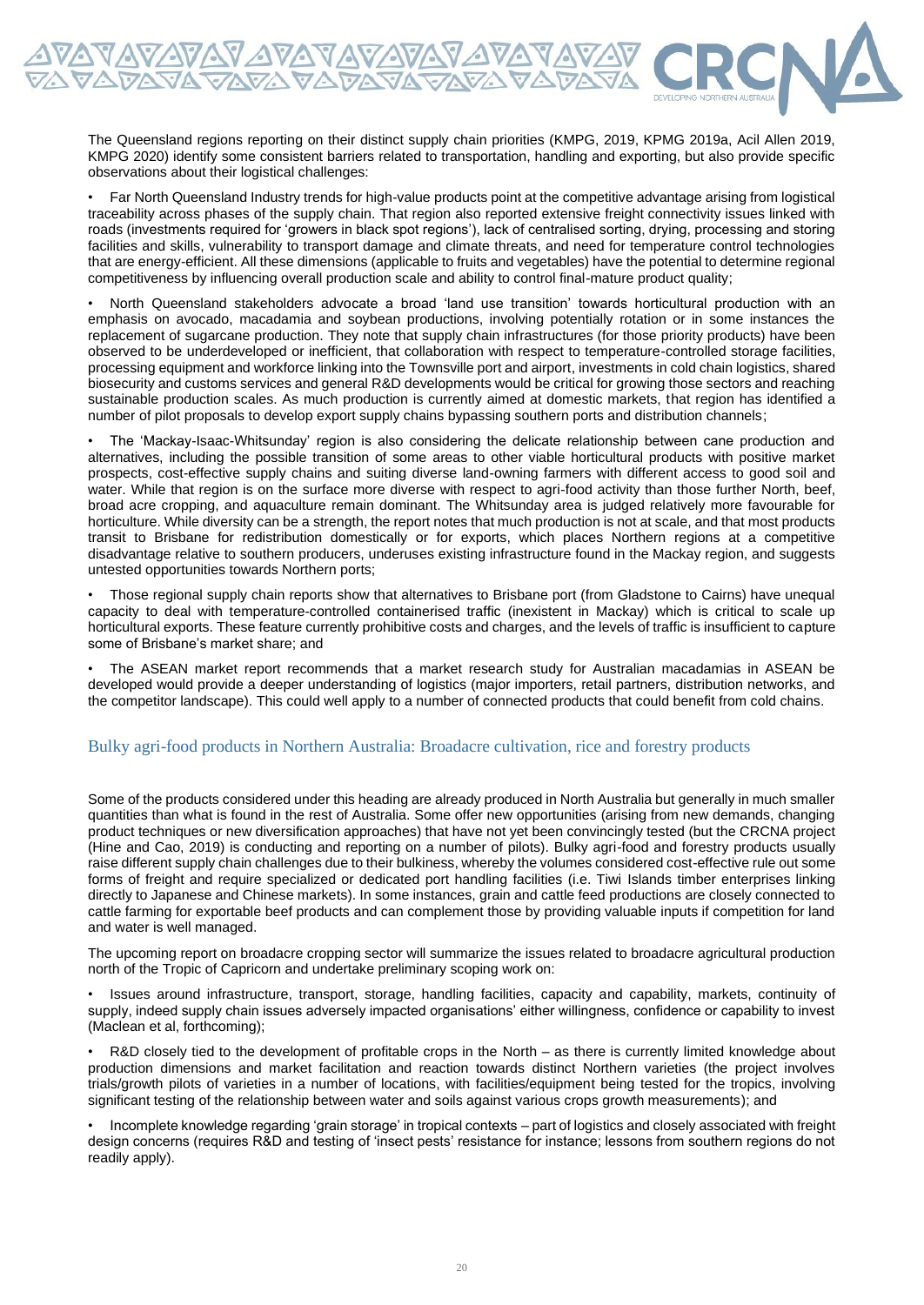The upcoming report on the rice sector features similar concerns related to technological feasibility and infrastructure limitations (in particular storage and drying in high-humidity contexts) in Northern Australia.

The report on forestry opportunities (Stephens et al. 202) produced a roadmap of Northern Australia's emerging potential based on soil, land, human occupation, security of access and supply, and climatic conditions, and assessed the level of commerciality based on this aspects, as well as processing facilities and distribution to market access. The report that the main stakeholder feedback identified is that:

- 'Key opportunities are consistently constrained by logistical challenges and economies of scale that will be best overcome by an integrated and regional approach'; and
- Forestry potential would be best served around an 'integrated agribusiness development approach that creates a range of enterprises using common infrastructure', arising from clustering or joint investments in processing facilities.

An alternative approach (not yet fully tested but occurring in the Tiwi Islands) is to develop a dedicated infrastructure jointly for carefully chosen long-term investors and customers, and suiting the type of wood products targeted.

The regional supply chain reports (KMPG, 2019, KPMG 2019a, Acil Allen 2019, KMPG 2020) identify generic logistical barriers which certainly are relevant for bulk commodities freight and logistics, but more difficult to generalise without detailed understanding of the potential scales of operations:

• The Far North supply chains report recounts the infrastructure gaps encountered around storage (including for grains) and uncertainty about humidity and the treatment of pests. It also notes the difficulties surrounding road train access in the region and the poor state of roads in general (due to inadequate road design for heavy or regular freight traffic, narrowness in many instances, black spots and poor connectivity and extreme weather event hazards capable of causing road closures or even production interruptions) – all of which would affect seriously the viability of bulky agriculture commodities in that region. They also note uncertainty surrounding pests and diseases linked to storage and handling in that region:

- The North Queensland report does not discuss bulky product opportunities specifically; and
- The Mackay-Isaac-Whitsunday supply chains report discusses:

FRYAVAV AVAVAVAVAVAVA<br>FRYAVAVAVAVAVAVAVA

o Cane regional production characterized by relatively small-scale land allocation restricting potential for exports (depending on local conditions, but often involving older farmers occupying smaller blocks of land, insufficient attention given to succession planning, water allocations and land consolidation);

o New broad acre cropping possibilities to replace cane in some localities, with chickpeas, sorghum and ethanol being considered as warranting further research and pilots, but not yet established;

o Recent improvements in the road network of this region is noted as an under-exploited strength complementary to other logistics infrastructure found in the regions. The Mackay LGA is where sugar cane production is dominant and where underutilised infrastructure (related to grain storage and segregation capacity) as well as bulk grain export shipping facilities can be found. But it suffers from considerable seasonality which can threaten continuity of supply at scale. Stakeholders in that region raise the possibility of exporting some bulky products through containers as an alternative, and the fact that the Mackay port cannot currently handle containers.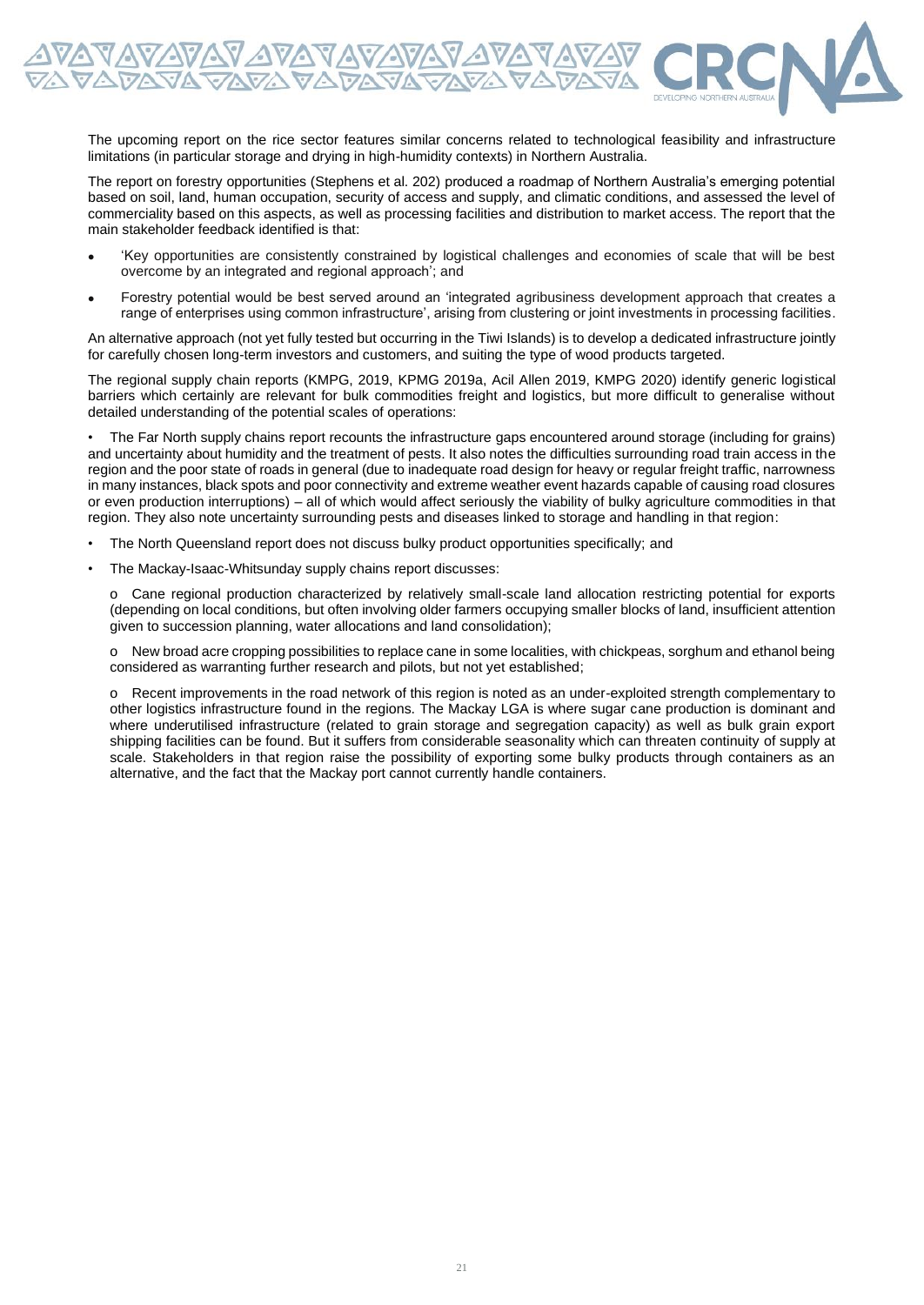

<u> A VAVAVAVAVAVAVAVAVAVAV</u><br>VAVAVA VAVAVAVAVAVAVAV

Improving the economic efficiency of freight networks is repeatedly recommended as a necessary step to unlocking productivity gains in key economic sectors of the Australian economy and to enhance trade competitiveness, although priorities can be different across regions. While the key issues in Southern states are generally around congestion and the inability of infrastructure funding and expansion to keep up with population sprawl and land use restructures surrounding large metropolitan areas, the challenges in the North are markedly dissimilar with an intricate range of challenges. However, there is important rationale for uplifting the effectiveness of Australian supply chains in the North and ensuring that the North's challenges are equally prioritized, not only for the development of the North but also as a way to support economic development nationally.

The vast majority of policy statements around Northern Australian economic development place Northern freight performance as the key source of comparative disadvantage and identify under-performance in that domain relative to the rest of the country. Evaluations and research reports concerned with the agri-food business posit that addressing Northern Australia's freight gap is key to improving sectoral competitiveness as discussed in the previous section. A number of specific stylized features are claimed to undermine Northern Australia's freight systems' performance in ways ultimately detrimental to its rural economies. They are:

• Distances to destination (markets, intermediaries, processing facilities or key export infrastructure) are exceptionally large on average, while traffic on individual roads appearing insufficient to justify upkeeping or improving road networks;

• Dispersion of producers (i.e. cattle, horticulture or other types of farms) amplifies the distance issue by creating a burden on producers (or intermediaries) having to themselves invest in private and rarely adequate complementary infrastructures (i.e. roads on private lands). The scarcity of multi-modal freight transfer and storage facilities is in large part due to low road usage (at the individual road level) and the inability to aggregate traffic on key roads account for the lack of viable cost recovery mechanisms capable of sustaining those infrastructure networks;

• Although different in their management implications, seasonality and extreme weather events pose related yet dissimilar challenges for Northern agri-food businesses which affect the freight networks on which they depend. On the one hand, the predictable but somewhat severe Northern seasonal cycles affect both agricultural production and road conditions, leading to periods of intensive road uses alternating with periods of relative neglect, sometimes used to undertake maintenance or overhaul. In contrast, extreme weather events (particularly floods, fires and cyclones) are erratic and can unexpectedly prevent access to entire communities, can interfere directly and severely with agricultural production and obstruct entire regions' freight activities. Together both these regular-seasonal and intermittent events impose significant maintenance costs on road assets and can interrupt major business activities with a frequency and severity unparalleled in southern states. This not only creates discontinuities around vulnerable supply chains, but also results in costly and protracted road network restorations that ultimately slow down any attempts to attain efficient freight network scales. In the context of perishable products' distribution, the need to minimise handling, carefully control temperatures and prevent physical damage can encourage logistics chains to circumvent or establish themselves away from such levels of unpredictability;

• As infrastructure assets, roads undoubtedly dominate Northern Australian freight networks because of their flexibility, convenience and ability to connect distant and dispersed supply chain stages from producers to markets. But the dispersion of products coupled with disparate vehicle access conditions invariably create 'first' and/or 'last' mile bottlenecks (Northern Regional Development Australia Alliance, 2017), which contribute disproportionately to the overall cost of transporting produce in the North. These arise for instance when routes approved for high-capacity trucks (efficient on long distances and predictable corridors) are not fully integrated with local road networks, often because of local government road budget pressures. In Northern Australia, overwhelming reliance on unsealed roads further compounds the joint negative impacts of distance, dispersion and seasonality by weakening whole network reliability, by precipitating vehicle deterioration costs, and by undermining the safety of the transport workforce; and

• Significant efficiency and productivity challenges stem from the lack of consistency exhibited by rail and road freight systems across jurisdictions (mainly in terms of rail gauges and axle load limits). While such misalignment of physical standards (as well as regulations surrounding operating environments) is not strictly a Northern issue, its impact is more acute in the North due to the limited extent of the rail network, and the relative dependence on a few infrastructure assets (limited options). This has become particularly noticeable with current efforts to increase East-West collaboration within Northern Australia. The Northern RDA Alliance (2017) comments on the lack of rail options and intermodal facilities which constrains transport to occur by roads across an heterogeneous and inefficient system where the "compilation, weight distribution and other legal requirements for a vehicle carrying agricultural stock, commodities or freight, will often have to change several times across state and territory boundaries, across road zoning and into the last mile to access export or processing facilities" which "results in higher freight costs, more impact on roads and greater time delays getting products to market".

As alluded above, those stylized challenges exist elsewhere but are felt especially frequently and acutely in Northern Australia because they are superimposed and magnify each other within the freight system. This means that the perceived level of effort required to fix any discrete barrier is in reality compounded by the others. Unless decisive explicit actions are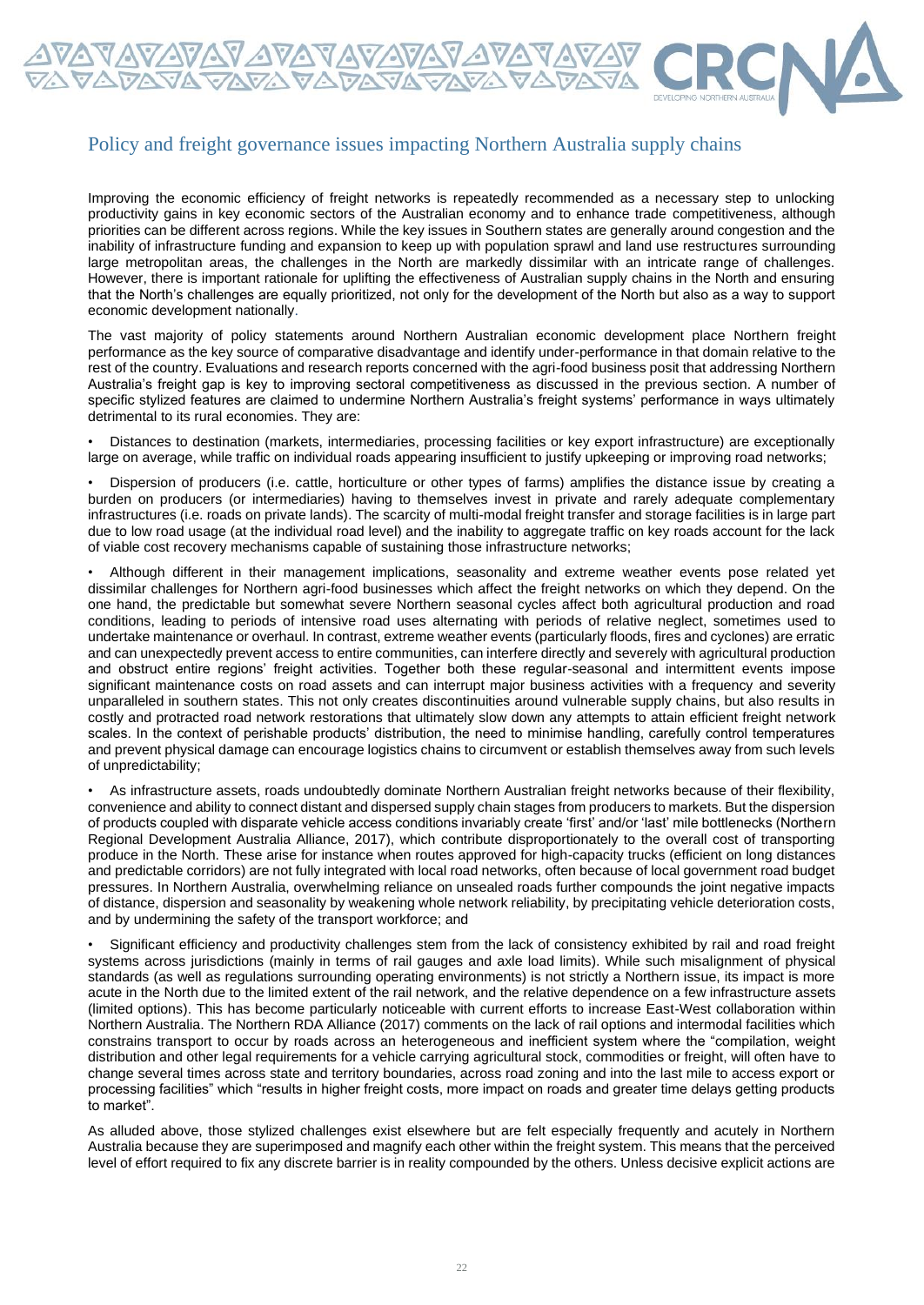

taken to reduce the freight infrastructure gap between North and south, as a system, current methods to allocate public infrastructure funding could play against Northern Australia. Traditionally, new infrastructure investments have been in theory selected and funded on their 'merit' as discrete marginal projects (i.e. road extensions or improvement) related to alternative investments in high traffic contexts. Given the assortment of inter-related factors identified by regional authorities reviewed above, legitimate freight network improvements in the North should be treated as systemic investments undertaken with the explicit purpose to reframe region-wide supply chains, recognising the combined interests of the agribusiness and other key sectors.

#### Harmonization and/or Competitiveness

Frequent industry calls to rethink how road network investments in the past reinforced Northern Australia's connections with and perhaps dependency on Southern freight roads and equipment at the expense of improving Northbound trade and gateways (shipping and aviation) builds on the insights above, and the possibility that redirecting traffic could lead to more efficient freight solutions. A number of CRCNA reports (presented in the previous section) condemned their reliance on North-South freight flows (to Brisbane in the case of Queensland Northern sub-regions) at the expense of furthering the development of their own regional processing and port facilities. It is likely that the conventional infrastructure funding principles based on comparative and incremental valuations of discrete projects can only favour the reinforcement of everlarger traffic flows towards key established Southern gateways undermining the development of Northern gateways.

Attempting to successfully overturn the North's dependency on Southern networks and facilities might entail deliberately attempting to disrupt through policy and planning some of these North-South road-based freight flows, which would in the short-term invariably suit some stakeholders and be opposed by others. Yet it might be possible to conceive of deliberate policy initiatives and directions to impact on the relative costs of substitute routes (or to modify positively some of their other key attributes such as reliability, flexibility, time, risks, etc.) in ways that compensate Northern industries for ongoing cost disadvantages and impact on the transport choices made by Northern (and perhaps even some southern) producers aiming grow their exports to the North. This would require different policy principles to guide investments around Northern infrastructure, as suggested by Madew (2019) as well as developing further scenario-based modelling to ascertain the intricate long-term implications of deliberately affecting the relative costs of using alternative freight routes on Northern Australia's agribusiness future.

The notion of a Northern Australia Freight Equalisation Scheme (Chain Consulting, 2019) has been proposed and rationalised by the remoteness of Northern Australia and the challenges it presents for accessing domestic and International markets which ultimately inhibit the development of key manufacturing industries and sustainable agricultural and aquaculture products. It could notionally emulate some elements of the Tasmanian Freight Equalisation Scheme (TFES)<sup>2</sup> and be conditionally applied across industries and destinations (with clearly-defined export sectors or products destined to domestic and/or international markets) to minimize or remove the additional costs of trade associated with Northern production and freight.

Political realism and process considerations must be appended to the interrogations and strategic questions raised above. Given that two of the Northern Australia jurisdictions incorporate large metropolitan areas with international gateways and facilities that themselves compete with other cities further south for traffic volumes and economic pre-eminence, both Brisbane and Perth realistically benefit from the volumes of freight (agribusiness and other) that are channelled through their trade gateways. It is therefore an added dimension that must be realistically considered if assessing the net freight productivity implications of attempting to reframe supply chains. A glance at the recent Queensland freight strategy (Department of Transport and Main Roads, 2020) reveals that it unsurprisingly aims to establish stronger integration of systems within that state and plans for greater alignment with its transport investment programs and priorities. It clearly positions supply chains as critical enablers needed to unlock economic opportunities, and shaped by the themes of smarter design, connectivity, resilience, safety, environmental considerations.

Likewise, the long awaited National Freight and Supply Chain Strategy (Transport and Infrastructure Council, 2019) which has involved extensive consultation across all levels of government within Australia highlights its drive towards reform as arising from the need to prepare for a countrywide freight boom, aiming to achieve the delivery of increased supply chain efficiency backed by performance data, better planning, regulation and coordination leading to smarter and targeted investments. Key influencers and basis for future investments is the intention to adapt to new vehicle types, advances in data integration and analysis, and to achieve greater level of freight networks amalgamation. The central themes of the strategy are therefore 'smarter' and 'more integrated' which are endorsed by the Australian Logistics Council mandate and communications role. The latter has recently established a working group for Northern Australia with a broad membership

 $2$  The Tasmanian Freight Equalisation Scheme (TFES) was created to provide Tasmanian industries with equal opportunities to compete in other markets in recognition that Tasmanian shippers do not have the option of transporting goods interstate by road or rail. The TFES provides financial assistance for cost incurred by shippers of eligible non-bulk goods moved by sea across the Bass Strait (Department of Infrastructure, Transport, Regional Development and Communication, 2020)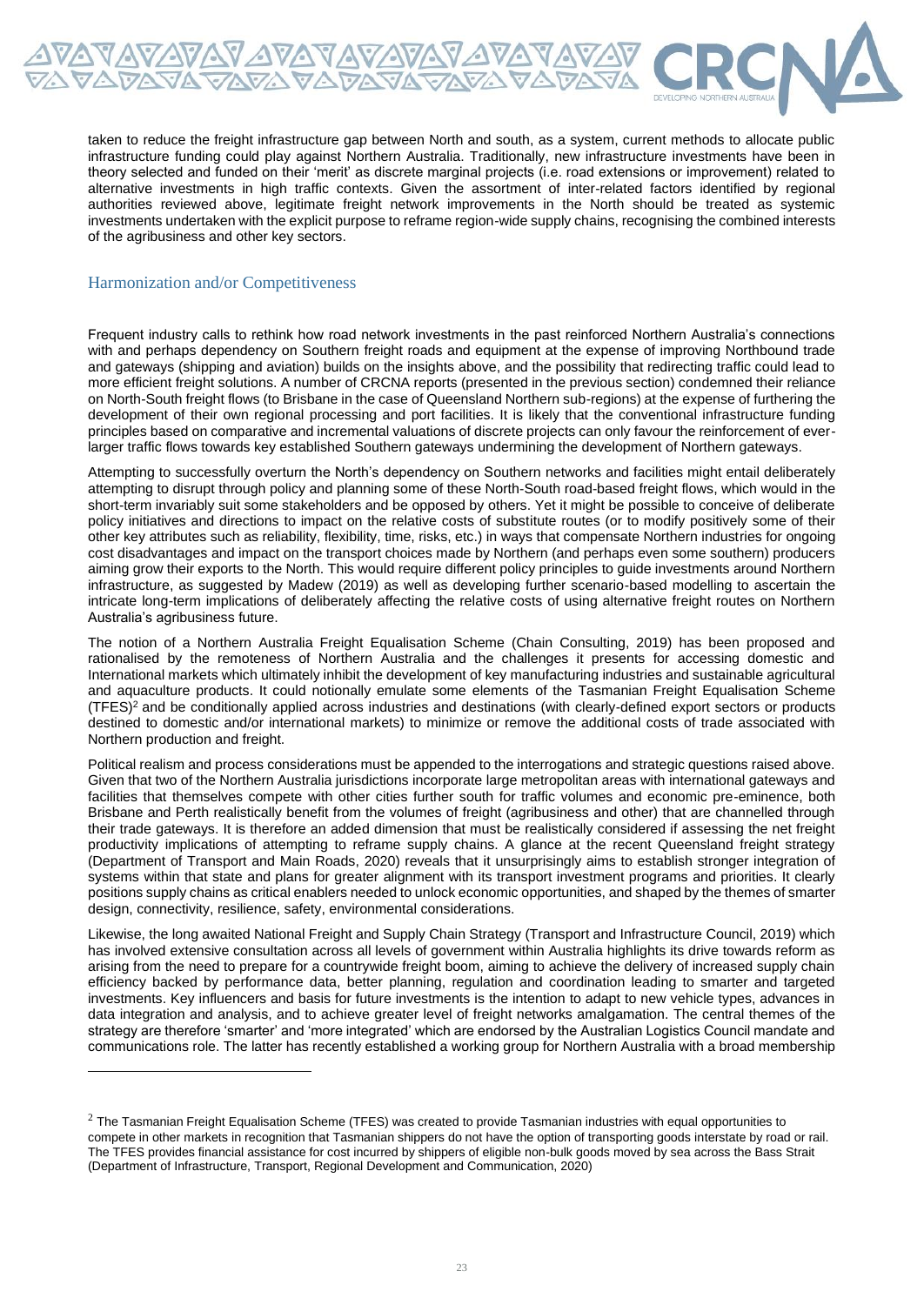

and strong industry representation, still in the process of developing its mission. Its early terms of reference appear to be around two-way communications between Northern Australian advocacy (to the Commonwealth and relevant states) as well as communicating the implications of major national reforms (such as the recent national strategy and NAIF priorities) to Northern stakeholders. The need for greater consistency of vehicle and transport laws between North and South (especially surrounding heavy vehicles and road trains) is believed to play a key role towards greater Northern productivity.

The implications for funding and principles for future allocations are progressively being worked out. In anticipation of these agendas and issues, the NRDAA submission to the Inquiry into National Freight and Supply Chain Priorities, had also stressed the implications of new vehicles for the North and warned that unless significant policy changes are considered (ruling out rapid changes in traffic intensity), the Northern road sector could face funding shortages due to the comparatively weak links between usage and charging, which might result in increasing the freight efficiency gap. This appears unavoidable if the use of alternatively fuelled vehicles increases and prevents future reliance on the fuel excise (which has represented up to half of average annual road bill per vehicle in the North in the recent past) as the main mechanism to deal with road funding shortage issue (Northern Regional Development Australia Alliance, 2017). They noted that any reform in road user charging would need to consider carefully regional and remote disadvantages impacting the North.

It is clear that the impact of new technologies and innovations on freight network design will play a critical role in shaping future freight strategies for the North and determine whether its supply chains put it in a position to catch-up or increase its productivity gap. As a simple example, the implications of driverless vehicles for the North are unclear, given that on one hand they could be well suited for low traffic and monotonous conditions in some parts, yet would prove limited by the state of the road system itself, and the challenges linked with both unreliable connectivity, road conditions volatility and potential limited or costly maintenance services. While autonomous vehicles already are used in other sectors (on private roads in mining contexts), deploying them in the North on the current public road network could once again offer significant opportunities mitigated by high risks (given current state of the freight network challenges) and might or might not end up to be a source of competitive advantage for Northern agribusiness.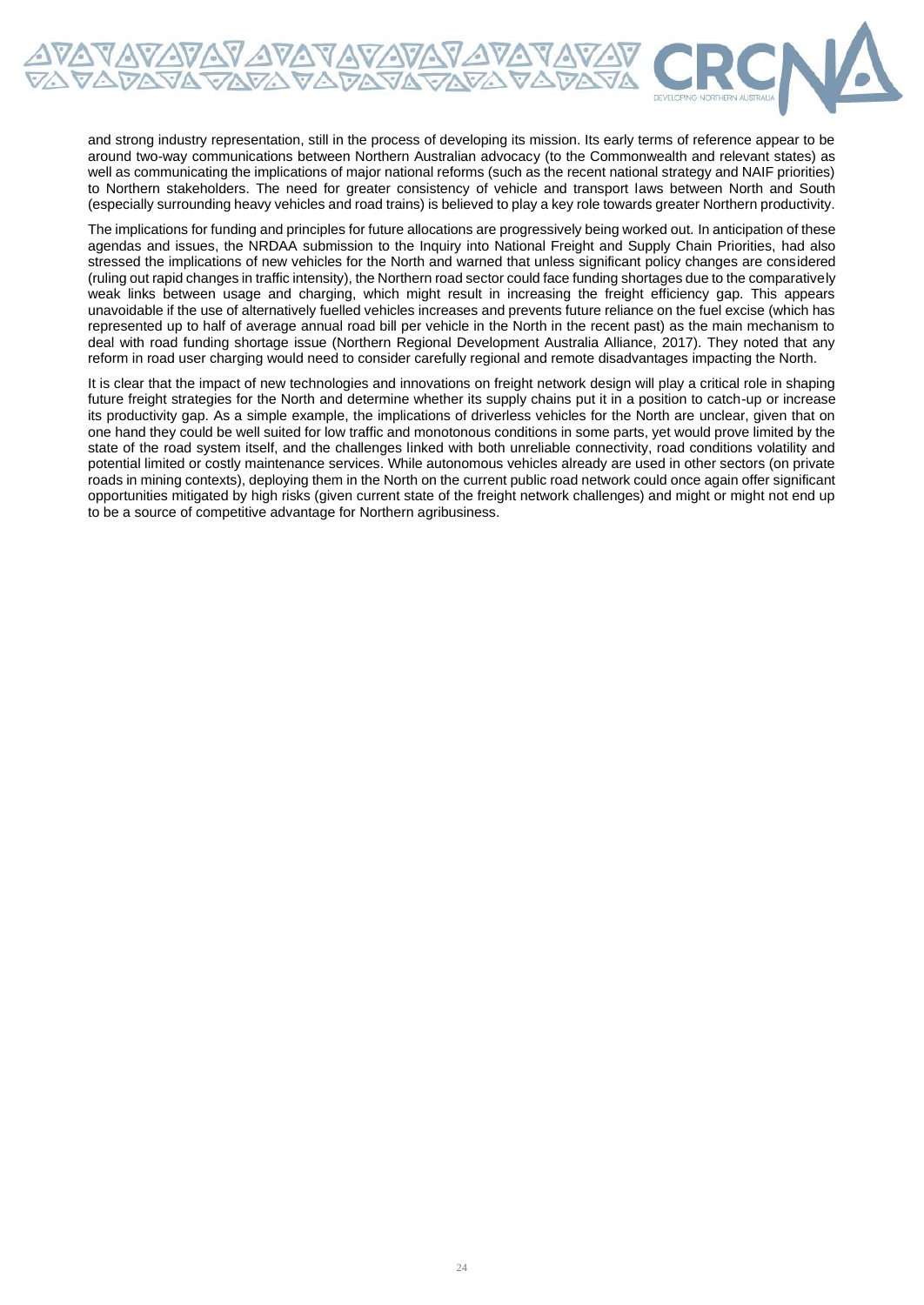

### Conclusion: key supply chain challenges for discussion

Key themes and challenges can be identified from the review of the literature, particularly ones focused on research across sectors and Northern regions. Others arise because changes in policy environments indicate that significant political and investment decisions need urgent attention across Australia as a whole. It is critical for Northern regions to examine whether those Australia-wide choices will improve or further diminish the efficiency and/or sustainability of Northern agricultural supply chains. Other challenges and opportunities follow from new trends and insights whose impact on Northern Australia are highly uncertain yet require renewed reflection.

The key challenges for action on Northern Australia's supply chains identified are highly intertwined, and have been categorised around overarching themes:

#### 1) The scaling-up challenge:

a) Which transformational Northern infrastructure investments are needed to take advantage of significant short-term opportunities to scale up key agricultural sectors (i.e. cattle and beef exports to key ASEAN markets)?

b) Which innovative infrastructure strategies and decisions could simultaneously assist the expansion of current trade opportunities and support diversification, including vertical processing and improved value-add identified as a necessary longer-term need for the Northern region (i.e. conversion from live cattle export dominance towards beef products)?

c) Which infrastructure investments and freight improvements would support scaling up across sectors and product categories (horticulture and aquaculture in particular identified opportunities requiring major scale expansion)?

#### 2) The inter-modal integration challenge:

a) What strategic investments does Northern Australia need to make to facilitate the development container-based multiproduct flexible chains? For instance how could cool/cold/frozen product chains be expanded to create scope economies (for instance by concurrently servicing the needs of the beef, horticulture and aquaculture growth opportunities identified)? To which extent could this produce more direct, reliable and affordable Northern routes to access ASEAN export markets?

b) What strategic investments in ports and airports are required to allow for both scale and scope increases (containerisation, reefer vessels access, processing and transfer facilities, etc), who should take the lead in developing those, and what research is needed?

c) What technological-connectivity investments are needed to significantly increase supply chains efficiency and reliability in the North?

#### 3) The cost of freight, network design and cost-recovery challenges

a) What investments are needed to both address the need to harmonize road/rail networks with the rest of Australia and to actively attempt to overturn current dependency on North-south freight corridors and southern gateways?

b) What scope is there to subsidise freight costs until critical mass payloads can be secured, for instance through a Northern Australia 'Freight Equalisation Scheme' specifically targeting the cost of transporting and exporting sanctioned non-bulk agricultural making use of selected Northern gateways and supporting their short-term cost-recovery?

c) What policies are required to address the cost and reliability disadvantages resulting from Northern infrastructure shortcomings?

d) What transformation in supply chain governance and financing mechanisms would assist the financially responsible development of Northern supply chains (public-private partnerships, assisted Northern collaboration in research and scenario-testing, innovative supply chain finance models applicable at a regional scale, etc.) and create incentives for private producers to test new routes, new markets and experiment with new logistical combinations?

#### 4) Cross-theme strategic challenges with high disruptive potential

a) What investments are required in export country distribution and logistics chains to address uncertainty and gaps occurring in key commodity destinations, forestall political risks and expand into further markets (pre-conditions to the main opportunities in ASEAN)?

b) Is greater collaboration in both research, in policy development and in industry-led vocational transport/logistics training feasible (in particular to connect with Indonesia, Vietnam, Thailand and other growing Asian markets)? What role should Northern Australia play in promoting and contributing in this possible training market?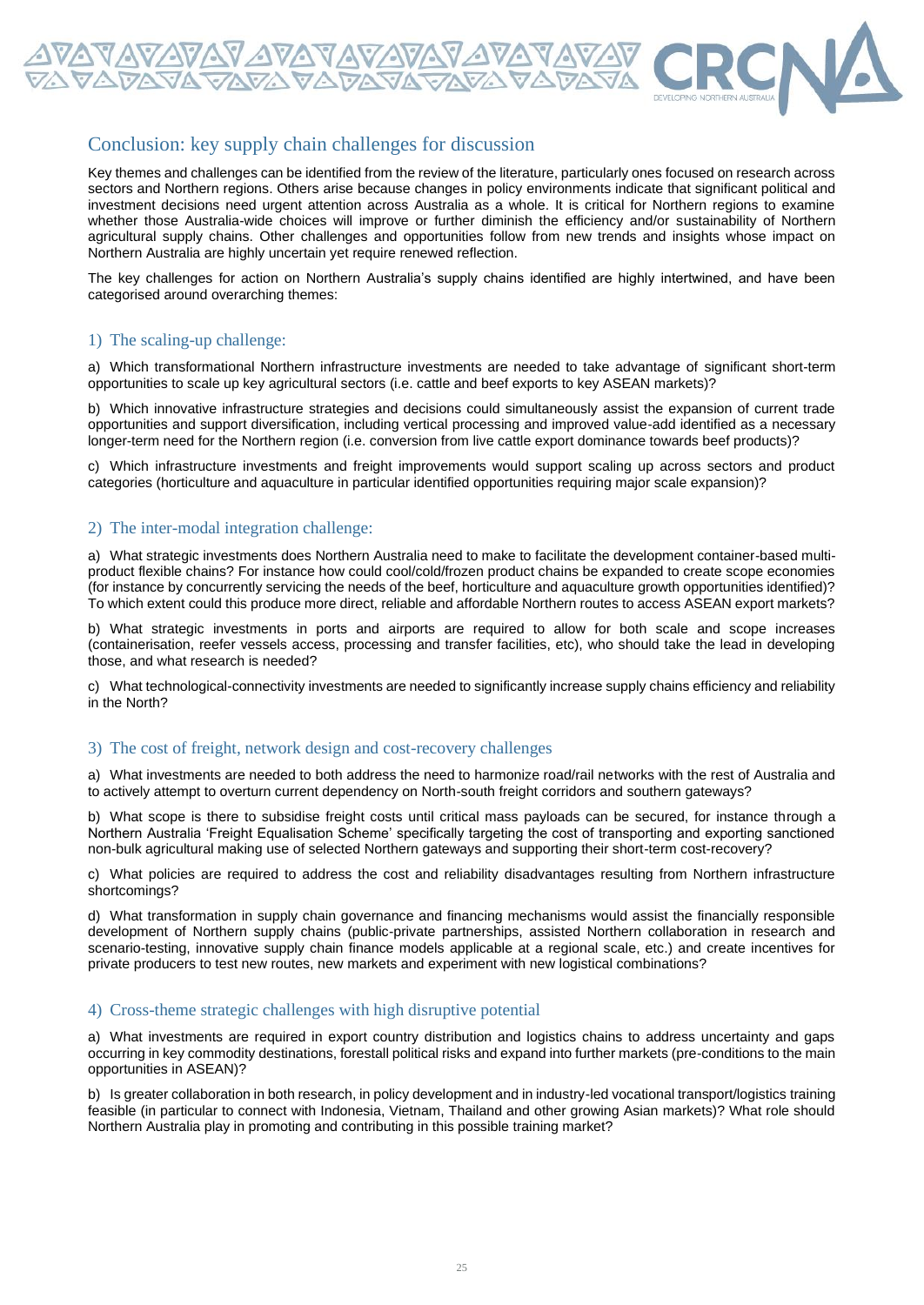

c) What is the likely impact of digital connectivity on supply chain governance and skills, on the ability to develop new products and tests their distribution potential in new markets, on the development of alternative freight routes (for instance when unpredictable weather events occur), and ultimately on the relative competitive advantage of Northern supply chains?

d) What are the likely impacts of automation on the combined agricultural, transport and logistics sectors and how would North Australia be affected relative to Australia's south? Is there a technological adoption gap in Northern Australia that would benefit from specific forms of support or investment?

These questions, which emerge from the literature are critical to ensuring the prosperity and development of Northern Australia. They entail complex questions which will require multi-stakeholder and cross jurisdictional collaboration. The future of smart agile supply chains in agricultural industries rely on addressing these fundamental issues.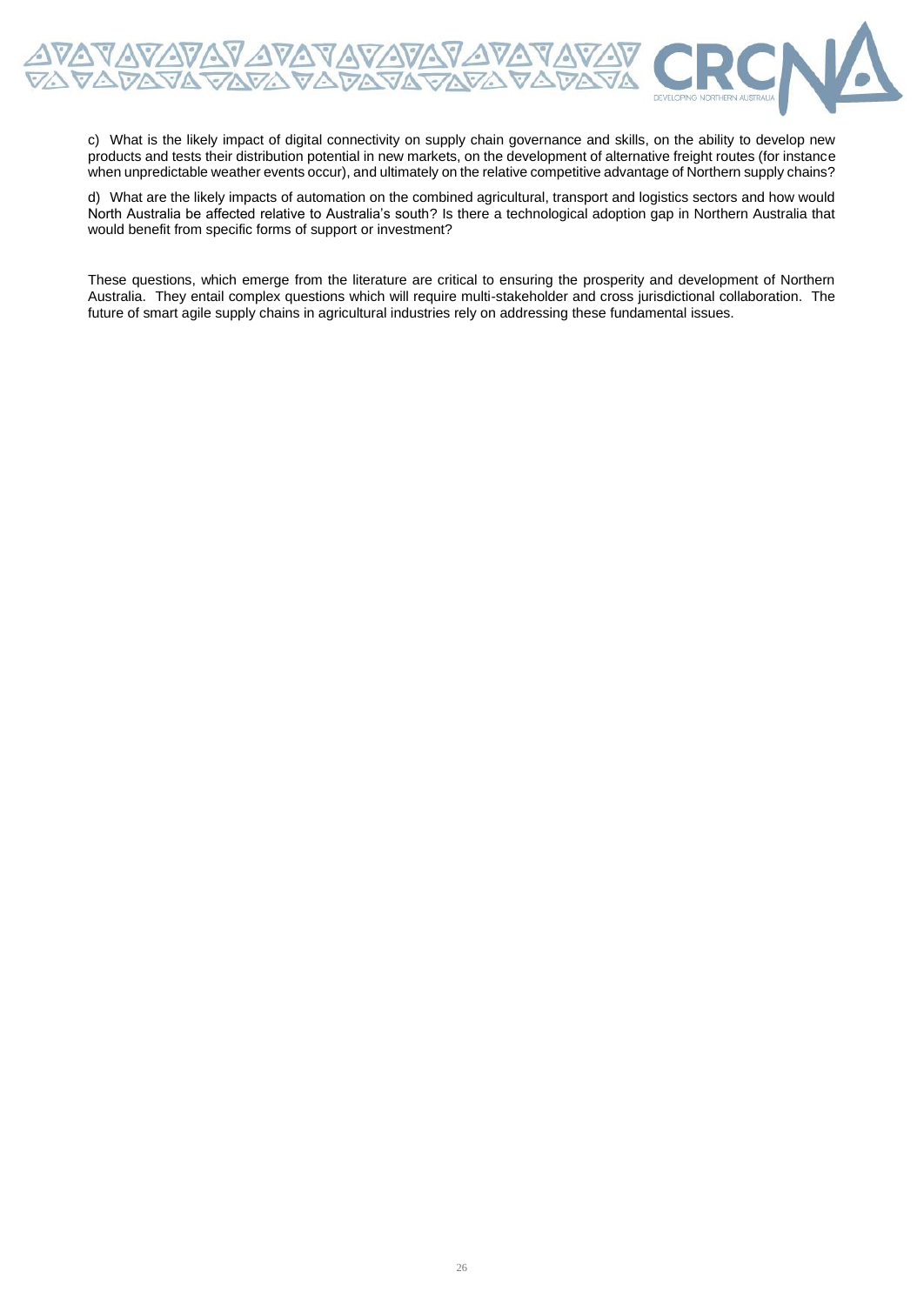

Acil Allen. (2020). Regional Agribusiness Supply Chains, Greater Whitsunday Alliance and CRCNA, Brisbane.

Acil Allen. (2016). Northern Beef Infrastructure Audit, Department of Agriculture and Food, WA and Meet and Livestock Australia, Peth.

ASEAN .(2016). Masterplan for ASEAN Connectivity 2025, Association of South East Asian Nations, Jakarta.

Ash, A., Gleeson, T., Cui, H., Hall, M., Heyhoe, E., Higgins, A., Hopwood, G., MacLeod, N., Paini, D., Pant, H., Poulton, P., Prestwidge, D., Webster, T., & Wilson, P. (2014). Northern Australia: Food and Fibre Supply Chains Study Project Report, CSIRO & ABARES, Canberra.

Ash, A. & Gleeson, T. (2014). Northern Australia: Food and Fibre Supply Chain Synthesis Study. CSIRO & ABARES, Canberra.

Austcham ASEAN. (2019). Capturing the ASEAN Agricultural Opportunity for Northern Australia, AustCham ASEAN and CRCNA, Townsville.

Australian Government. (2015). Our North, Our Future, White Paper on Developing Northern Australia, Australian Government, Canberra.

Australian Logistics Council. (2017). Charting the Course for a National Freight and Supply Chain Strategy: An Industry Perspective, ALC Working Paper 2, Sydney.

Australian Trade Commission/Australia Unlimited. (n.d.). Northern Australia: Emerging Opportunities in an Advanced Economy, Australian Government, Canberra.

Centre for Supply Chain and Logistics. (2017). Scenario Planning to Inform Australia's National Inquiry into Freight and Supply Chain Priorities, Deakin University, Melbourne.

Chain Consulting. (2019). Considerations for a Northern Australia Freight Equalisation Scheme, unpublished paper by Grant Williams.

Chilcott, C., Ash, A., Lehnert, S., Stoke,,s G., Charmley E., Collins, K., Pavey, C., Macintosh, A., Simpson, A., Berglas, R., White, E. & Amity, M. (2020). Northern Australia Beef Situation Analysis: A Report to the CRCNA, unpublished report, CSIRO, Darwin.

Cobcroft, J., Bell, R., Fitzgerald, J., Dietrich, A. and D. Jerry. (2019). Northern Australia Aquaculture Industry Situation Analysis, Project A.1.1718119. Stage 1 Report, CRCNA, Townsville.

Deloitte Access Economics. (2019). The Impact of Freight Costs on Australian Farms, Agrifutures National Rural Issues, Publication No. 19-005, Wagga Wagga NSW.

Department of Agriculture and Fisheries. (2018). Queensland Agriculture Snapshot 2018, Queensland Government, Brisbane.

Department of Agriculture. (2014). Joint Select Committee on Northern Australia: Inquiry into the Development of Northern Australia, Submission from the Department of Agriculture, April 2014 (submission 238). Australia Government, Canberra.

Department of Infrastructure Transport, Regional Development and Communication. (2020).Tasmanian Freight Equalisation Scheme, retrieved from https://www.infrastructure.gov.au/maritime/tasmanian-transport-schemes/tasmanian/

Department of Infrastructure, Planning and Logistics. (2018). Discussion Paper. Territory-Wide Logistics Master Plan, Northern Territory Government, Darwin.

Department of Infrastructure, Planning and Logistics. (2017). Submission from the Northern Territory Government to the Australian Government's Inquiry into National Freight and Supply Chain Priorities, August 2017, Northern Territory Government, Darwin.

Department of Infrastructure, Regional Development and Cities. (2018). Inquiry into National Freight and Supply Chain Priorities, Report March 2018, Commonwealth of Australia, Canberra.

Department of Infrastructure and Regional Development & PWC. (2017). Technology and Supply Chains for Critical Industries: Agriculture Sector, Working Paper 2 of 3, Sydney.

Department of Industry, Innovation and Science/Office of Northern Australia (ONA). (2018). Developing Northern Australia: Implementation Report 2018, Commonwealth of Australia, Canberra.

Department of Industry, Innovation and Science/Office of Northern Australia (ONA). (2017). Our North, Our Future: Developing Northern Australia 2017 Implementation Report, Commonwealth of Australia, Canberra.

Department of Primary Industry and Fisheries. (2014). Submission from the Northern Territory Government to the Federal Government Agricultural Competitiveness Issues Paper, Agricultural Competitiveness White Paper Submission – IP414, submitted 17 April 2014., NT Government, Darwin.

Department of Transport and Main Roads Western Australia. (2020). Revitalising Agricultural Region Freight Strategy – Responding to Change, Government of Western Australia, Perth.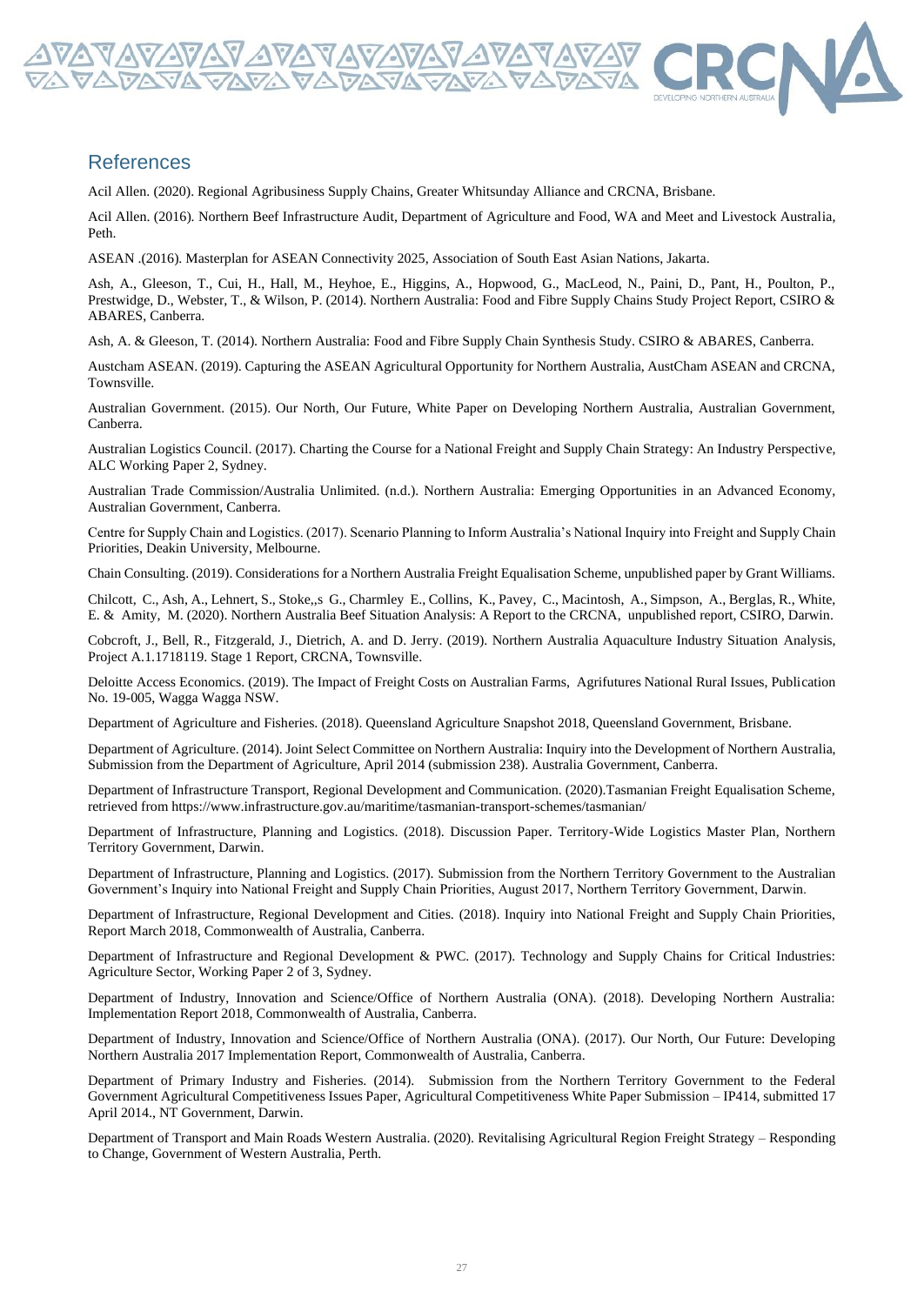

Department of Transport and Main Roads. (2019). Queensland Freight Strategy – Advance Freight in Queensland, Queensland Government, Brisbane.

Freight and Logistics Council of Western Australia Inc. (2017).Submission to the Inquiry into National Freight and Supply Chain Priorities, Canberra.

Gleeson, T., Agbenyegah, B., Deards, B., Leith, R., Mifsud, C., Mobsby, D. & Murray, C. (2014). Northern Australia Food and Fibre supply Chains – Commodity Market Analysis, Appendix 4.1 of the Northern Australia: Food and Fibre Supply Chain Study Project Report, CSIRO & ABARES, Canberra.

Gray, E.M., Oss-Emer, M. & Davidson, A. (2013). Looking beyond the Farm Gate: Closer Vertical Coordination Along Value Chains as a Means of Improving Farm Performance, ABARES Science and Economic Insights Report, April. CC BY 3.0., Canberra.

Henry, R. (2019). A Situational Analysis for Developing Rice Industry in Northern Australia, Interim Report, Report to CRCNA, Queensland Alliance for Agriculture and Food Innovation (QAAFI), the University of Queensland, Brisbane, Australia.

Higgins, A.J., McFallan, S., McKeown, A., Bruce, C., Marinoni, O., Chilcott, C., Stone, P., Laredo, L., & Beaty, M. (2017). TraNSIT: Unlocking Options for Efficient Logistics Infrastructure in Australian Agriculture, CSIRO, Canberra..

Higgins, A., McFallan, S., Laredo, L., Prestwide, D., & Stone, P. (2015). TRANSIT- A Model for Simulating Infrastructure and Policy Interventions in Agriculture Logistics: Application to the Northern Australian Beef Industry, Computers and Electronics in Agriculture, Vol. 114: 32–42.

Hine, D. and Cao, S. (2019). Horticulture Supply Chain Intelligence – An overview for CRCNA Horticultural Project, CRCNA, Townsville.

iMove. (2019). Freight Data Requirements Study. A Research Report for the Department of Infrastructure, Regional Development and Cities, Port Melbourne.

Infrastructure Australia.(2019). Infrastructure Priority List – Project and Initiative Summaries, Canberra.

Infrastructure Australia. (2019). Northern Australia Audit, Infrastructure for a Developing North, Australian Government, Canberra.

Lane, J. (2015). Economic Analysis of Irrigated Agriculture Development Options for the Pilbara, Report from GHD for Department of Agriculture and Food, WA Government, Perth.

KPMG. (2020). Export 2030: Delivering Fresh Food Fast- The Opportunity to Double High Value, Food Exports from Far North Queensland, Advance Cairns and CRCNA, Townsville.

KPMG. (2019). North Queensland Agricultural Supply Chain Study, Townsville Enterprises, and CRCNA, Townsville.

MacLean, B., Thomas, S. and Narustrang, M. (forthcoming). A Situational Analysis for the Northern Australian Broadacre Farming Sector, Report to CRCNA, Townsville, Australia.

Madew, R. (2019). Opening address by the CEO of Infrastructure Australia, at the 5th annual Developing Northern Australia Conference in Karratha, Western Australia on 11 July 2019.

Nolet S. (2018). Seeds of Success: Advancing Digital Agriculture From Point Solutions to Platforms, The United States Studies Centre, University of Sydney, Sydney.

Northern Regional Development Australia Alliance. (NRDAA 2017.) Submission to the Inquiry into National Freight and Supply Chain Priorities, Submitted 11th August 2017.

Porter, M.E. (1990). The Competitive Advantage of Nations, Free Press, New York.

Porter, M.E. (1985). Competitive Advantage, Free Press, New York.

Rama, I. & Harvey, S. (2009). Market Failure and the Role of Government in the Food Supply

Chain: An Economic Framework, Economics and Policy Research Branch Working Paper,

Victorian Department of Primary Industries, Melbourne.

Stank, T., Autry, C., Daugherty, P. & Closs, D. (2015). Reimagining the 10 Megatrends That Will Revolutionize Supply Chain Logistics, Transportation Journal, 54(1):7-32

Spencer, S & Kneebone, M. (2007). FoodMap: A Comparative Analysis of Australian Food Distribution Channels, Australian Government Department of Agriculture, Fisheries and Forestry, Canberra.

Stephens, M., Woods, T., Brandt C., Bristow, M. & Annandale, M. (2020). Northern Forestry and Forest Products Industry Situational Analysis, Timber Queensland, NT Department of Primary Industry and Resources and CRNA, Townsville.

Transport and Infrastructure Council. (2019). National Freight and Supply Chain Strategy, Commonwealth of Australia, Canberra.

Transport and Infrastructure Council. (2019). National Freight and Supply Chain Strategy: National Action Plan, Commonwealth of Australia, Canberra.